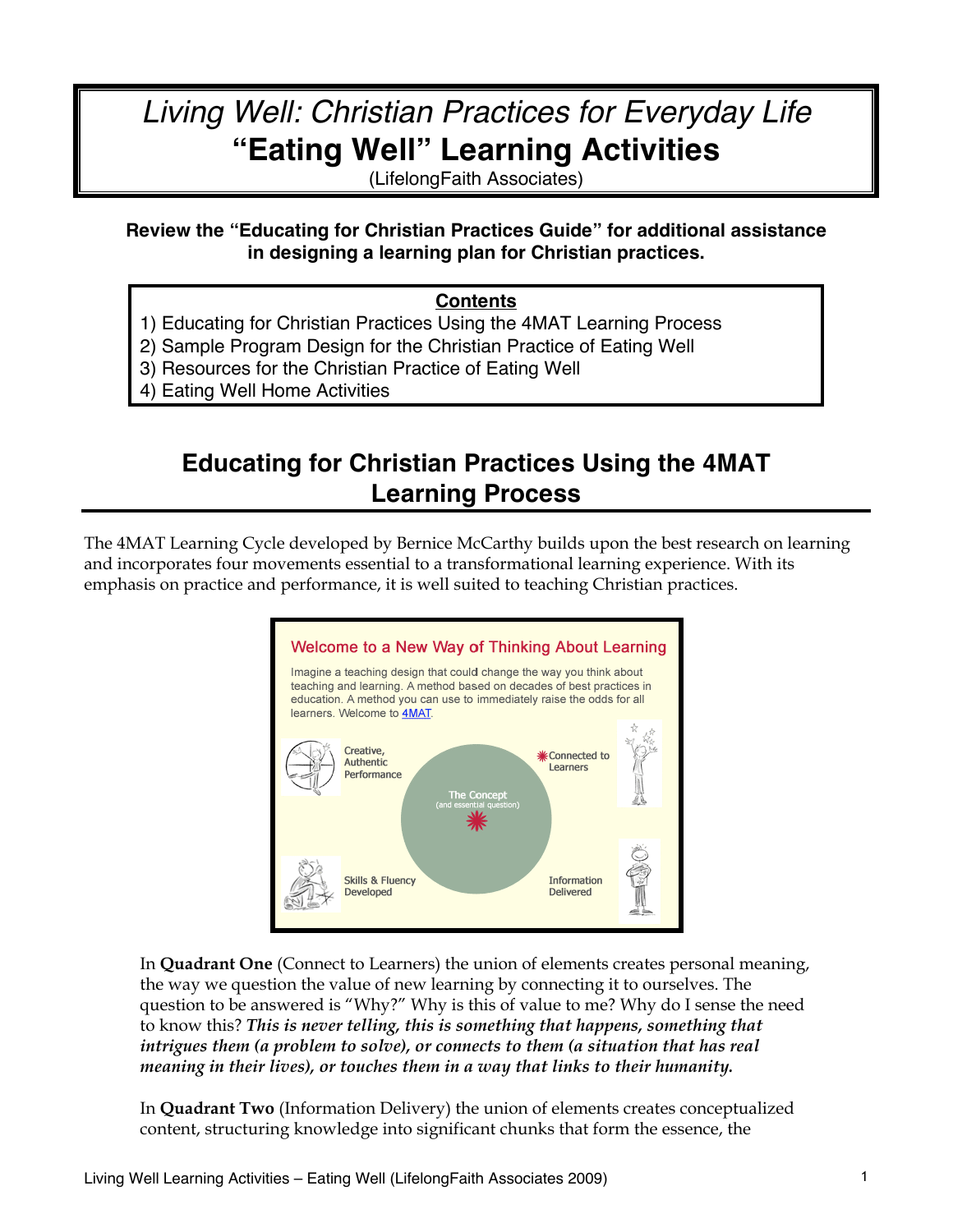coherence, and the wonder of new ideas. The question to be answered is "What?" What is out there to be known? What do the experts know about this? What is the nature of the knowledge I am pursuing?

In **Quadrant Three** (Skill and Fluency Development) the union of elements creates usefulness (and the more immediate the better), the transferability into one's life, problem solving with the learning. The question to be answered is "How?" How does this work? Will this streamline my tasks? How will this be of use in my life? *This is where learners take the learning and do something with it, something that has meaning for them. This is where relevance is demonstrated.* 

In **Quadrant Four** (Creative and Authentic Performance), the union of elements creates creative integration, the way we adapt the learning into something new and unique. The question to be answered is "What If?" If I use this in my own way, what will happen? What can I create and how will that creation expand, enhance, and maybe eventransform the world I know? *The world "per-form" means to form through and that is the essence of this step. It represents the merging of the learning and the learner.*

McCarthy emphasizes that knowledge must be used. It must operate in one's life. And because all human beings are unique, we use and then integrate learning in our own inimitable, incomparable ways. What we learn is transformed into a particular use, a distinct way of doing, a matchless refinement of a method, a unique understanding. It is transformed. It becomes for us. It is in the transformation that real understanding happens.

#### **4 MAT References**

- Website: www.aboutlearning.com
- *Teaching Around the 4MAT Cycle—Designing Instructive for Diverse Learners with Diverse Learning Styles.* Bernice McCarthy and Dennis McCarthy. Thousand Oaks, CA: Corwin Press, 2006.
- *About Teaching: 4MAT in the Classroom*. Bernice McCarthy. Wauconda, IL: About Learning, 2000.
- *About Teaching Companion: The 4MAT Implementation Workbook*. Bernice McCarthy and Dennis McCarthy. Wauconda, IL: About Learning, 2003.

# **Examples of Methods for Each Stage of the Process**

#### **Quadrant 1. Connecting to the Learner**

- **Why** do learners need to know this?
- Actual case studies
- Stories (audio, video, illustrated)
- Personal storytelling
- Direct experience / field trip
- Simulated experience or game
- TV-style game show
- Interactive dialogue
- Personal reflection/journal
- Feature film segment
- Media presentation (PowerPoint): images and music
- Dramatic presentations
- Personal reflection tool/worksheet
- Quiz
- Self-assessment or inventory
- Prayer or ritual experience
- Witness presentations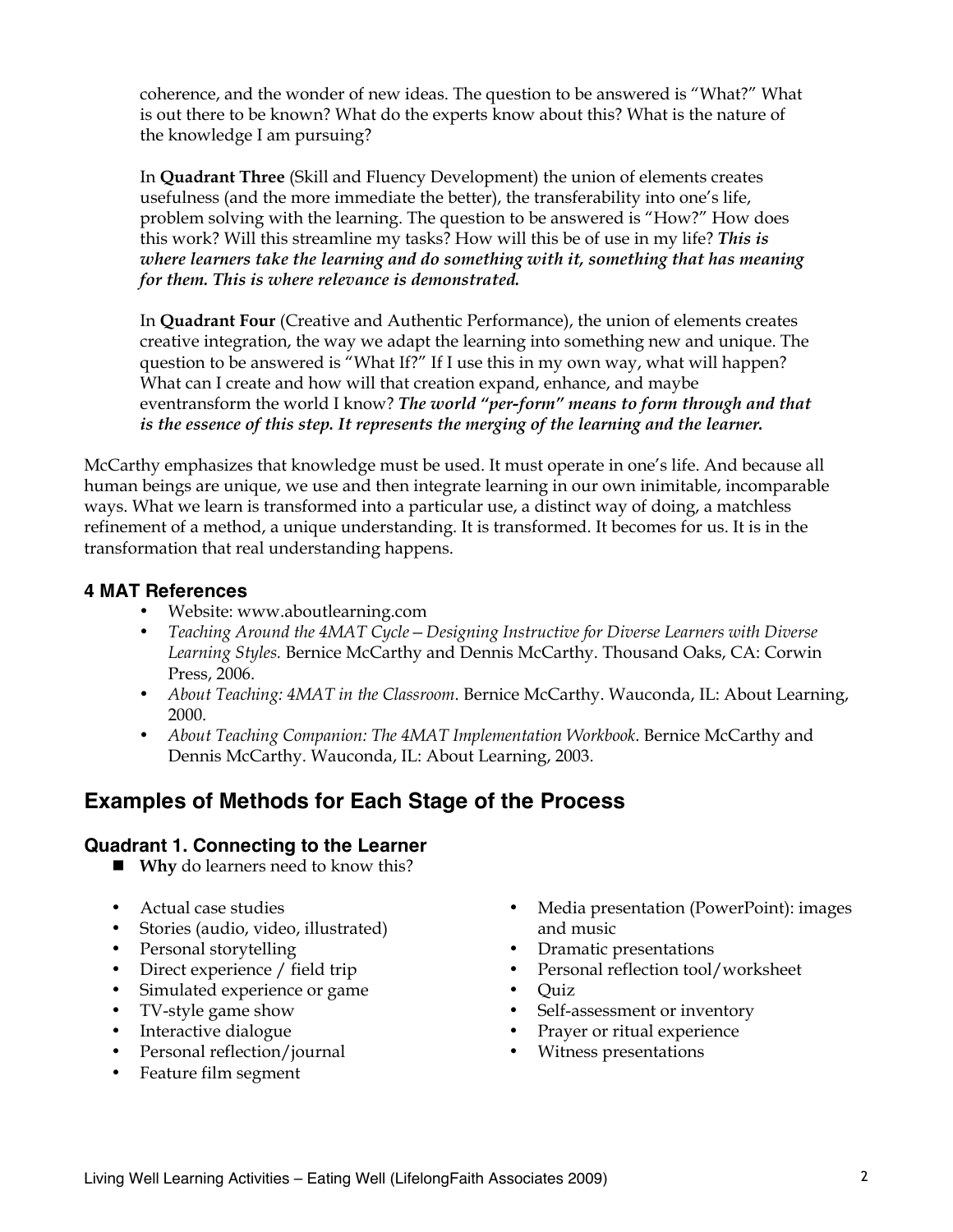### **Quadrant 2. Delivering Information**

- **What** is it that we are teaching the learners?
- Video presentation
- Audio presentation
- PowerPoint presentation with content and images/music
- Guided reading and research
- Interviewing experts
- Demonstration
- Prayer or ritual experience
- Lecture
- Panel presentation

#### **Quadrant 3. Developing Skills and Fluency**

- **How** will the learners use it in their lives?
- Case study demonstrating how to use the information
- In-session practice activities and exercises (specific to the content of the session)
- Mentoring
- Role play / skill practice
- Field work
- **Simulations**
- In-field observations
- Demonstrations

#### **Quadrant 4. Creative and Authentic Performance**

- What will the learners become and do as a result of the learning experience?
- Conduct a demonstration
- Write a report, article, or story describing performance to share with others
- Create action plans
- Create a photo or video documentary of practice
- Field trip / mission trip

#### • Study groups: read and analyze/reflect on selecting readings, and present findings in a small group or to the large group

- Project-centered learning: develop a project that involves study, creative activity, and presentation of the project
- Debate
- Inquiry-oriented discussion
- Learning tournament
- Panel presentations
- Compare and contrast activities
- Creative writing activity, e.g., learners rewrite Scripture stores or hymns n contemporary language and situations
- Presentations by learners of a project
- Creative activity: learners create an art project, song/music video, video or PowerPoint presentation, dramatic presentation, advertisement/commercial,
- Participate in a church ministry (within the church or in the wider community)
- Keep a journal or log of performance efforts
- Get involved in an action learning project (e.g., service project, teaching others, leading an activity).

# **4MAT and the Living Well Process**

Each chapter in *Living Well* is developed around five movements:

- 1. **Yearning** taps into our hunger for living well by addressing a basic area of human need through the real-life stories of people who seek meaning and purpose for their lives through a particular practice.
- 2. **Reflecting** gives you, whether individually or with your household, an opportunity to become aware of how you experience the basic human need and hunger for the Christian practice in your own life, and how you may already be living this practice.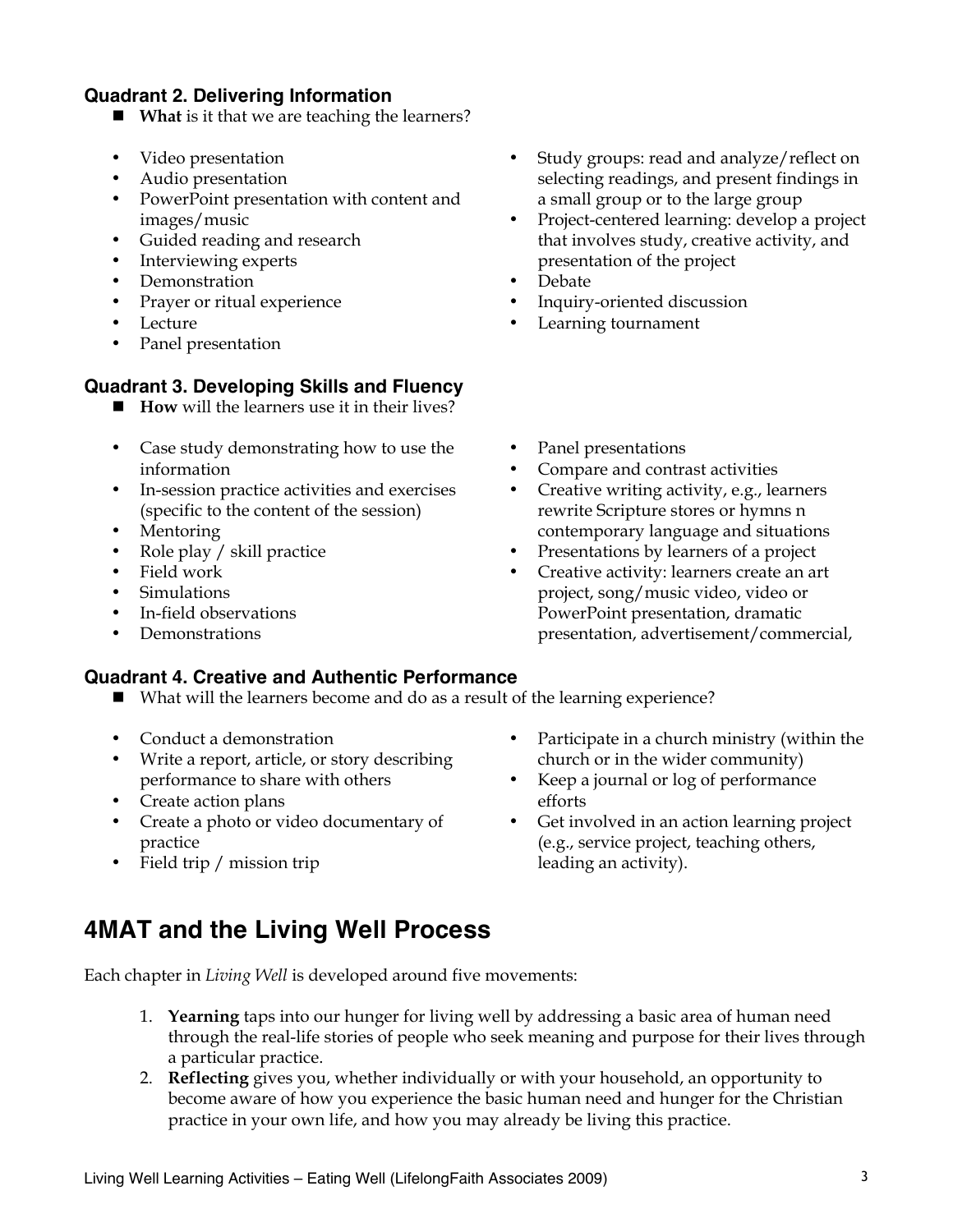- 3. **Exploring** presents the biblical teaching on the practice, how the practice addresses our basic need and hungers, and why the practice is important for living a Christian life.
- 4. **Living** provides you with a variety of tools—activities, ideas, and strategies—that you can use to integrate each Christian practice into your daily life.
- 5. **Praying** concludes the chapter by offering God thanks and praise, and asking for God's help.

Here is an application of the 4MAT learning cycle to teaching Christian practices to a large group (families, multiple generations, or adults) using the 5-part process of each *Living Well: Christian Practices for Everyday Life* chapter.

# **Quadrant 1**

## **Part 1.** *Yearning***: The Hunger for the Practice**

■ Illustrating the hunger for the Christian practice in story, music, film, and/or current events.

## **Part 2.** *Reflecting***: Reflection on the Hunger**

- Guiding the individual or family in identifying how they see the hunger in their own lives and world.
- Helping people become aware of how they already engage in this practice, and the things that distort or hinder the practice.

# **Quadrant 2**

## **Part 3.** *Exploring***: The Christian Practice**

- Grounding the Christian practice in the Bible by describing how the biblical story(s) deepens our understanding of the Christian practice.
- Describing what people today, and throughout history, actually do when they are engaged well in a particular practice—people or communities that live the practice with exceptional grace and skill.
- Connecting the Christian practice to human needs and hungers. Identifying how and why it is important to living a meaningful life. Describing the benefits of living the Christian practice—for the person, family, and for the community and world.

# **Quadrant 3**

## **Part 4.** *Living***: Application of the Christian Practice to Daily Life**

- Giving people tools—activities, ideas, resources—for living the Christian practice in their daily lives—at home, at work, at school, and in the world.
- Showing people how to make the Christian practice part of everyday life.
- Guiding people in performing the Christian practice and then reflecting on it.

# **Quadrant 4**

# **Part 4.** *Living***: Application of the Christian Practice to Daily Life**

## **Part 5.** *Praying***: Prayer for the Practice**

- Entering more deeply into the practice through prayer and reflection.
- Offering God thanks and praise, and asking for God's help in living the practice.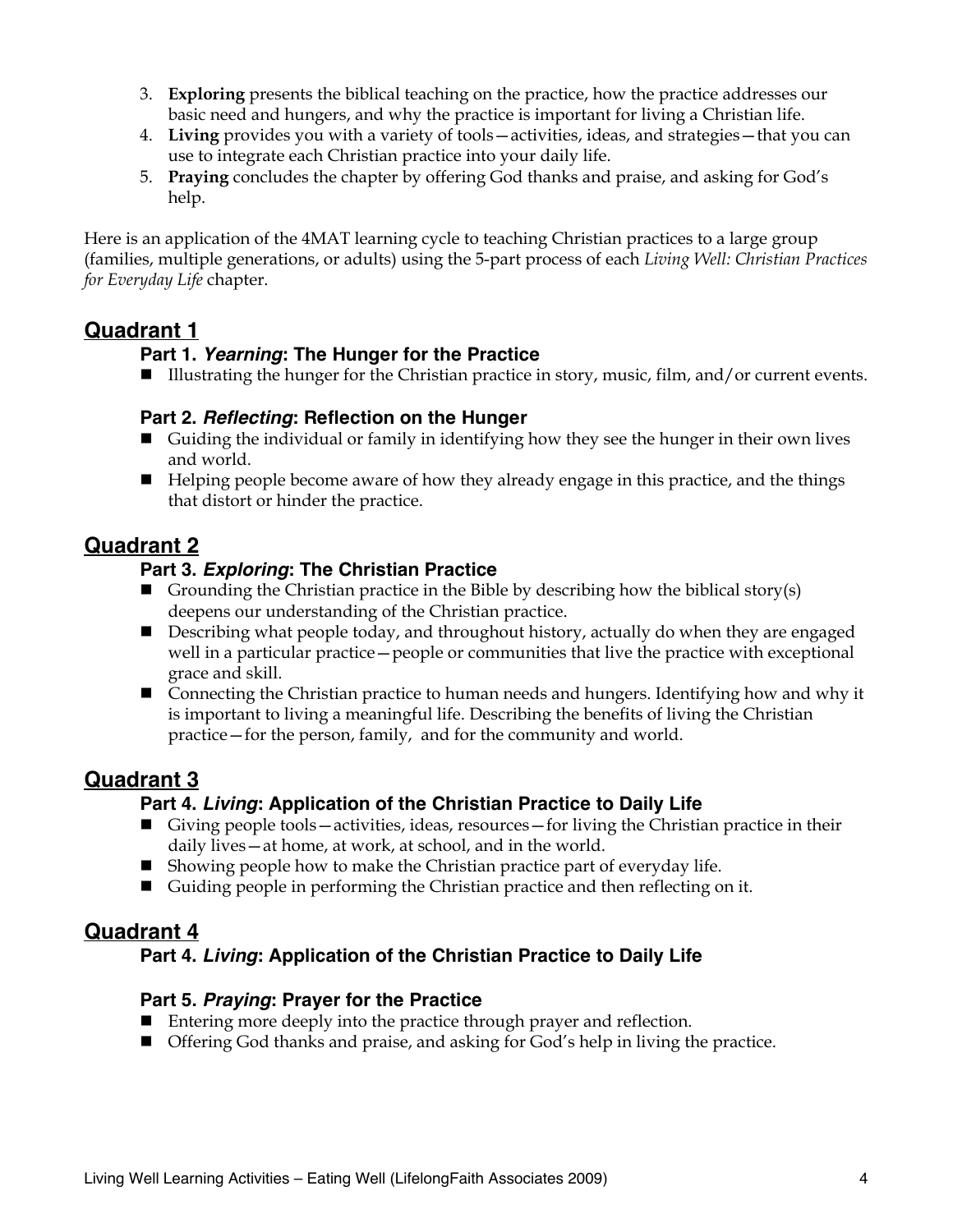# **Sample Program Design for the Christian Practice of Eating Well**

To illustrate how these five elements are incorporated in a learning resource, here is an outline of a large group program using the "Eating Well" chapter from *Living Well: Christian Practices for Everyday Life*.

# **Suggested Setting**

Use a meal as the context for this session, demonstrating the practices of "eating well" at a meal.

- Seat people at round tables if possible.
- Decorate the table appropriately and use a placemat or table tent to present the evening program. (Samples included in the PDF version of these materials.)
- Have all of the learning materials on the table.
- Include a meal blessing at the tables for all participants.

During the meal and session, children can use the Eating Well activities in the *Living Well Children's Workbook.* 

# **Quadrant 1. Connecting to the Learner: The Experience of Eating Well Yesterday and Today**

#### **1. Family Meal Yesterday**

At mealtime ask each adult (20+ years old) to share his or her experience of family meals when they were growing up. This is a storytelling experience so be sure to give each person time to share his or her story without interruptions or discussion. (This activity is on page 5.7 in the *Living Well* book.)

- What was a typical family dinner like?
- What time did you eat?
- What were your typical meals? Favorites? Worst meal?
- Who prepared it? Who served it? Who cleaned-up?
- How did your meal begin?
- What did you talk about at the family table?
- How did the family meal end?

Create a placement or table tent with the questions so that everyone has them. (Two samples are included in the PDF version of these learning activities.)

#### **2. Yearning for Eating Well—Stories**

Read the two opening stories in *Living Well*: "Loss: No Time for the Family Dinner" and "Recovery: Kids in the Kitchen" and/or select (in advance) several people to share the challenge of the family meal today. Invite the participants to think about how these stories reflect the challenge of eating together as a household and how they connect with your own experience.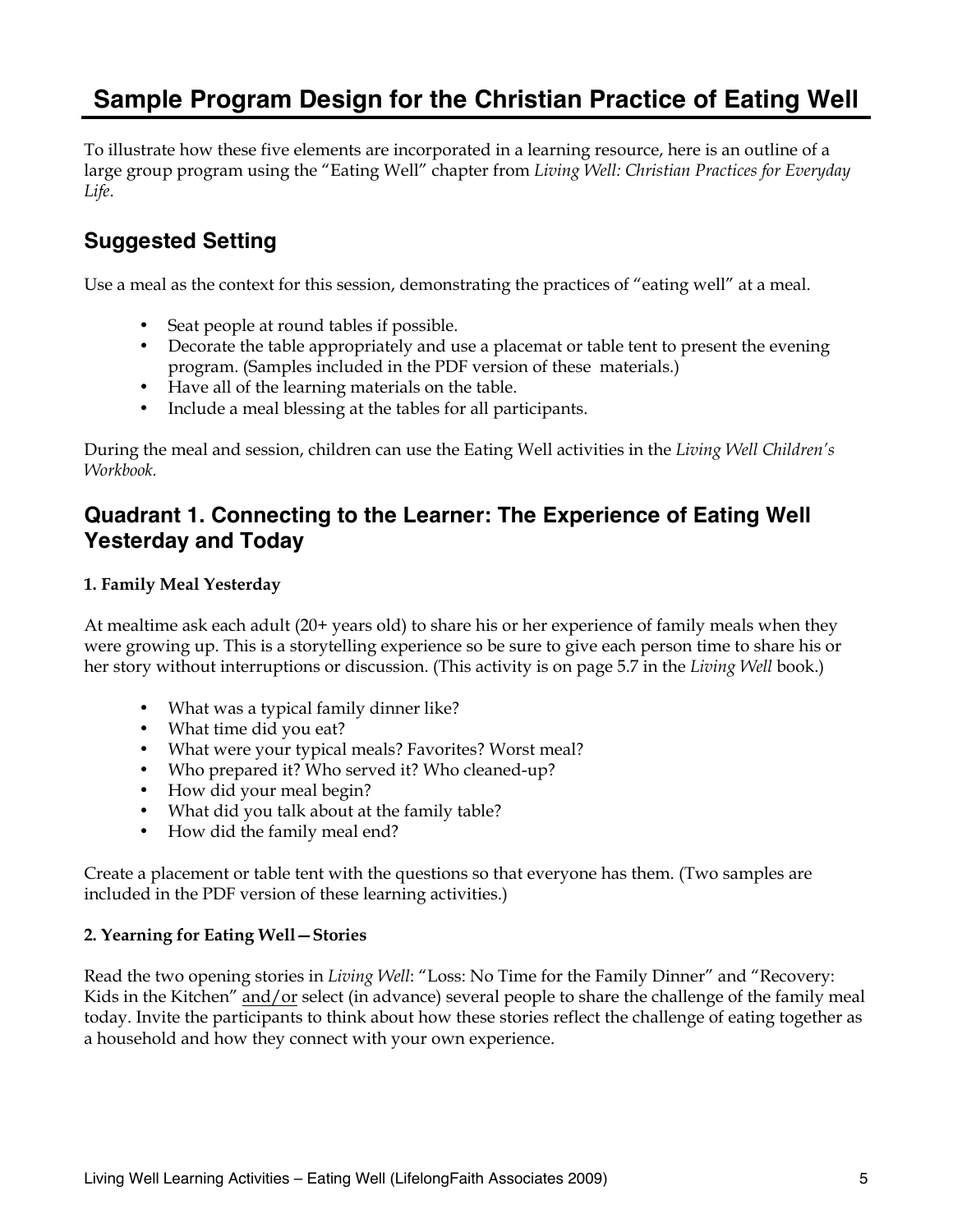### **3. Reflecting on Eating Well Today**

Ask one member from each household (of any age) to share the household's experience of eating today. Use a placement or table tent with the questions so that everyone has them. This is a storytelling experience so be sure to give each household time to share their story without interruptions or discussion. (This activity is on page 5.7 in the *Living Well* book.)

What is your typical family meal like today? A lot has changed over the past twenty-to-thirty years. A typical answer to this question is another question: "What family meal?" So what is your typical family meal like today?

- How many days a week does your family gather for a family meal together?
- What time do you eat?
- Where are your typical meals?
- Who prepares it? Who serves it? Who cleans-up?
- How does your meal begin?
- What do you talk about at the family table?
- How does the family meal end?

#### **4. The Surprising Power of Family Meals**

Use the commentary on the power of the family meal in the two sections: "The Surprising Power of the Family Meal" and "What Makes a Regular Family Meal so Hard Today?" on page 5.6 in *Living Well*. After your presentation, ask groups to discuss the following question as a group.

- Where you aware of the research on the benefits of the family meal? What are the implications of the research for families today?
- What challenges to the family meal would you add to the analysis in the chapter?

# **Quadrant 2. Delivering Information: The Christian Practice of Eating Well**

Food and meals were central to the life and ministry of Jesus. The Exploring section of the "Eating Well" chapter in *Living Well* presents five characteristics of the Christian practice of eating well.

Here are two ways to explore the content in this section: 1) conduct the activities at table groups, guiding the participants through the six parts of the of the Exploring section and the learning activities; or 2) assign one of the five characteristics of the Christian practice of eating well to each table group and them present the results of their work to the large group (depending on the number of groups several tables maybe working on the same characteristic).

#### **1. Introduction to The Christian Practice of Eating Well**

- Ask people at table groups to identify as many meal/feeding stories in the gospels as they can.
- Present the introductory material on pages 5.9–5.10 to the whole group or have groups read the introductory material.
- Have groups discuss the material by responding to the question: *Why do you think a meal and feeding people was so important for Jesus?*

#### **2. Eating Well Involves Giving Thanks to God for the Gift of Food**

• **Read** (or present) page 5.10 in *Living Well*. **Prepare** a brief summary to present to the whole group and/or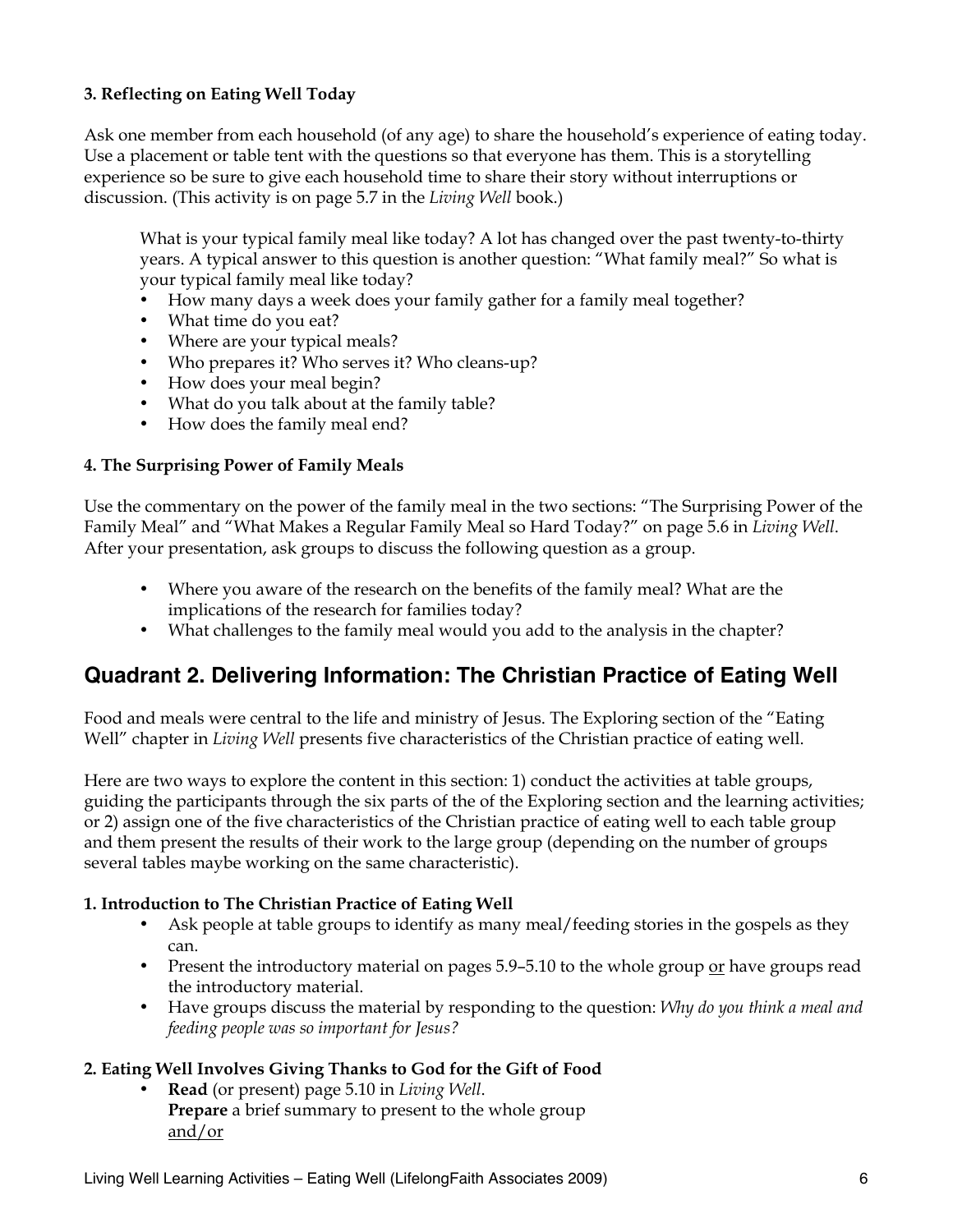- **Discuss** at table groups: *How do we give thanks for food in our household?*
- **Activity**: Working as a table group or as individual households, ask people to create a meal prayer that they can utilize at home. (Groups can write their meal prayer on a sheet of newsprint or PowerPoint slide to present to the whole group.)

### **3. Eating Well Involves Storytelling**

- **Read** (or present) pages 5.10—5.11 in *Living Well*.
- **Prepare** a brief summary to present to the whole group and/or
- **Discuss** at table groups: *How do we share our stories over a meal in our household?*
- **Activity**: Working as a table group or as individual households, ask people to create suggestions (potential topics or questions) for meal time storytelling at home. (Groups can write their suggestions on a sheet of newsprint or PowerPoint slide to present to the whole group.)

### **4. Eating Well Involves Sharing Food and Serving Others**

- **Read** (or present) pages 5.11—5.12 in *Living Well*.
- **Prepare** a brief summary to present to the whole group and/or
- **Discuss** at table groups: *How do we share food and serve those in need?*
- **Activity**: Working as a table group or as individual households, ask people to create specific actions and suggestions that people can use to share food and serve those in need. (Groups can write their suggestions on a sheet of newsprint or PowerPoint slide to present to the whole group.)

### **5. Eating Well Involves Celebrating**

- **Read** (or present) pages 5.12—5.13 in *Living Well*. Also read the story of the wedding feast in John 2:1-11.
- **Prepare** a brief summary to present to the whole group and/or
- **Discuss** at table groups: *What are several of your favorite celebrations involving a meal?*
- **Activity**: Working as a table group, ask people to identify a list of events that people can celebrate throughout the year and incorporate into their own ritual traditions, e.g., feast days, liturgical seasons, holidays, life transitions, and special occasions. (Groups can write their suggestions on a sheet of newsprint or PowerPoint slide to present to the whole group.)

## **6. Eating Well Involves Listening to God's Word**

- **Read** (or present) page 5.13 in *Living Well.*
- **Prepare** a brief summary to present to the whole group and/or
- **Discuss** at table groups: *How can we incorporate reading the Bible into our meals as a household?*
- **Activity**: Working as a table group, ask people to create practical ways that people can incorporate reading the Bible into meal times. (Groups can write their suggestions on a sheet of newsprint or PowerPoint slide to present to the whole group.)

#### **7. Concluding Activity**

## **Option 1. Table Discussions**

Conclude with table discussions using the following questions:

• What did you discover about the importance of meal practice in Jesus' ministry?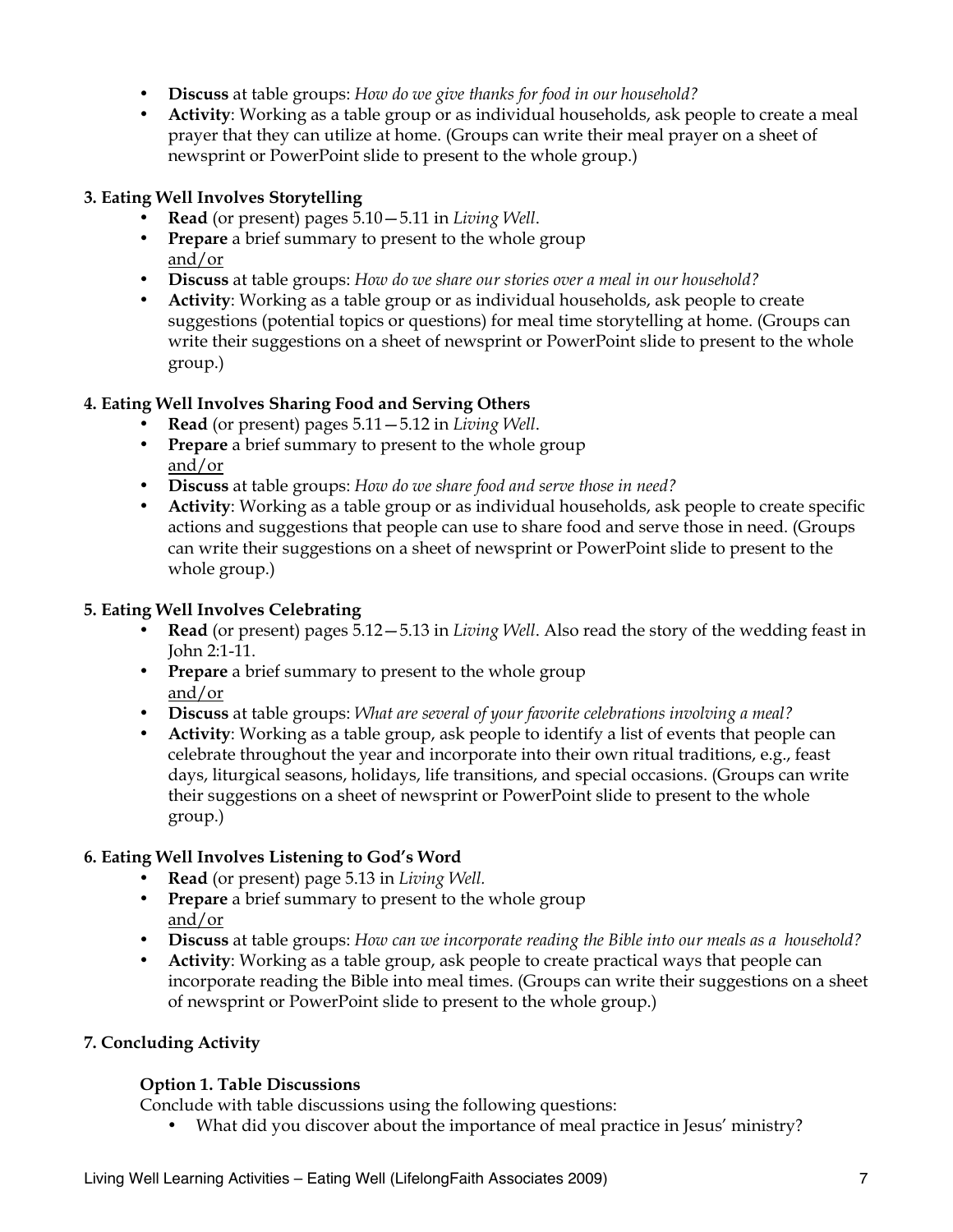- Why were meals so central to Jesus' ministry?
- What are the implications of Jesus words and actions for us today?

### **Option 2. Create an Advertisement for Living the Practice of Eating Well**

Have each table group create an ad that communicates the importance of the Christian practice of Eating Well, using the content in the *Living Well* book and the results of the table group activities. People can use a variety of advertising methods, e.g., a 30 second TV or radio ad, a song, an ad in a magazine, poster advertisement, a billboard, etc. Here are several suggestions for creating an ad:

- 1. *Focus the Ad:* In short phrases clearly identify what you want to communicate.
- 2. *Select the Advertising Approach:* Think about all the types of advertisements in magazines and on the radio and television. Select your approach, e.g. 30 second TV or radio ad, magazine ad, poster advertisement, direct mail postcard or advertisement, etc.
- 3. *Design the Ad:* Combine your content or message with your advertising method to create your unique promotion. Add color or artwork or whatever else will enhance your promotion.

# **Quadrant 3. Developing Skills and Fluency: Ways to Live the Christian Practice of Eating Well**

The "Living" section can serve as a guide for helping people discern what actions they can take to strengthen the practice of Eating Well.

Begin by reading the opening story "They Think We're Crazy" on page 5.14 to the group or share a story(s) with a similar message. Consider selecting individuals and families to share their own stories of how they practice Eating Well at home.

Review the strategies in "Getting Ready" and "Enriching the Meal" on page 5.15 with the group (or have members of table groups read the section to each other or have people read it on their own).

#### 1. Getting Ready

- Find time for family meals.
- Prepare meals together as a family.
- Tune out distractions.

#### 2. Enriching the Meal

- Give thanks to God before eating.
- Make conversation and storytelling central at your meals.
- Share food with those in need.
- Celebrate church seasons and family events.
- Read the Bible as part of your mealtime.

Then, invite people at table groups to brainstorm additional ways to strengthen the practice of Eating Well. Table groups can write these on newsprint or a PowerPoint slide for all to see. Invite table groups to share their additional strategies with the whole group.

## **Additional Activity: A Live Demonstration**

Conduct a demonstration of ways to live the Christian practice in real-life settings, e.g., holding a family conversation, praying before meals, reading the Bible at a meal. Use the ideas in the *Living Well*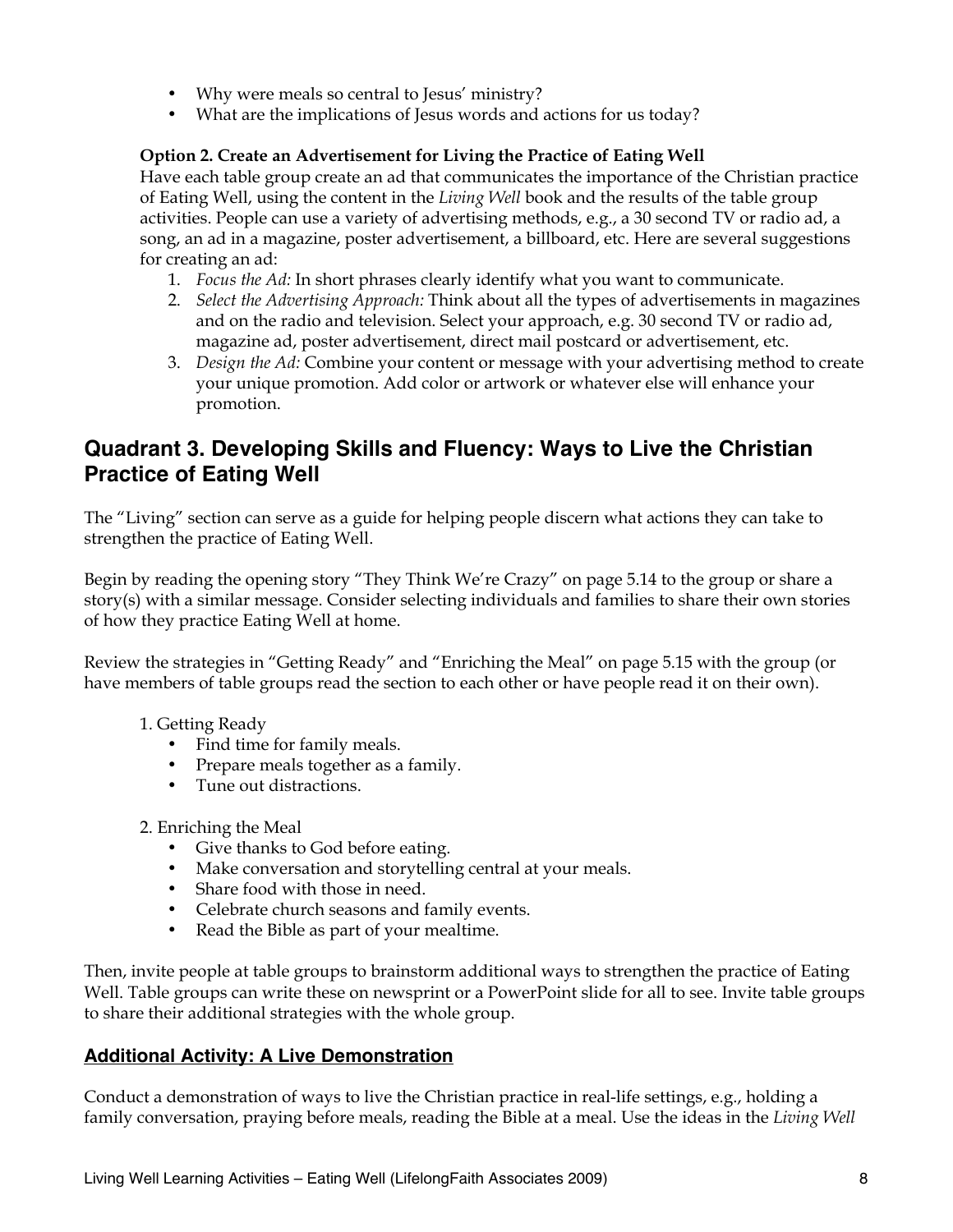chapter to create a demonstration that is conducted by the teaching team and/or invite "practice mentors" in the church or community to demonstrate concrete ways that they live the practice. A demonstration shows people the "how to" of living a Christian practice. Follow-up the demonstration with questions such as:

- What did you learn about the Christian practice from this demonstration?
- How can you use what you learned from this demonstration in your own life?
- What do you need to practice some more before doing this yourself?
- What type of help would you like so that you can live this practice in your life?

# **Quadrant 4. Demonstrating Creative and Authentic Performance: Living the Practice of Eating Well**

Give each household (individuals, couples, or families with children/teens) several minutes to decide on which strategies they would like to adopt to strengthen their practice of Eating Well. Here is a simple process of moving from idea to action. Give people a worksheet or piece of paper to create their action plan.

- 1. List three actions you would like to take to live the Christian practice of Eating Well in your daily life.
- 2. Choose the action that you would like to do first.
- 3. List the potential roadblocks to implementing this action.
- 4. Develop strategies for overcoming these roadblocks.
- 5. Describe in detail the action you will undertake and the steps you will take to ensure that it will happen.

After they have created a plan for living the practice in their daily life, invite each household to share their plans for one idea with their table group.

Conclude in prayer using the prayer in the "Eating Well" chapter.

#### **Additional Learning Activities for Quadrant 4**

#### **A Practice Plan**

Have people create a worksheet or journal page (with room for writing) that helps people identify how they intend to live the Christian practice in everyday life.

- 1. I want to use \_\_\_\_\_\_\_\_\_\_\_\_\_\_\_\_\_\_\_(practice) in this situation:
- 2. The roadblocks that could get in the way: \_\_\_\_\_\_\_\_\_\_\_\_\_\_\_\_\_\_\_\_\_\_\_\_\_\_\_\_\_\_\_\_\_\_\_
- 3. Sample script or plan for using the skill:
- 4. I will make my first attempt by (date):

#### **"Recipe for Living" Cards**

Have people create practical strategies for living the Christian practice on 3x5 file cards and ask people to write down one practical strategy on each recipe card that they will use to live the Christian practice of Eating Well. People can create additional cards as they reflect on how they are living the Christian practice in their daily lives. Consider collecting the cards and creating a "cook book" of recipes for living the Christian practice of Eating Well.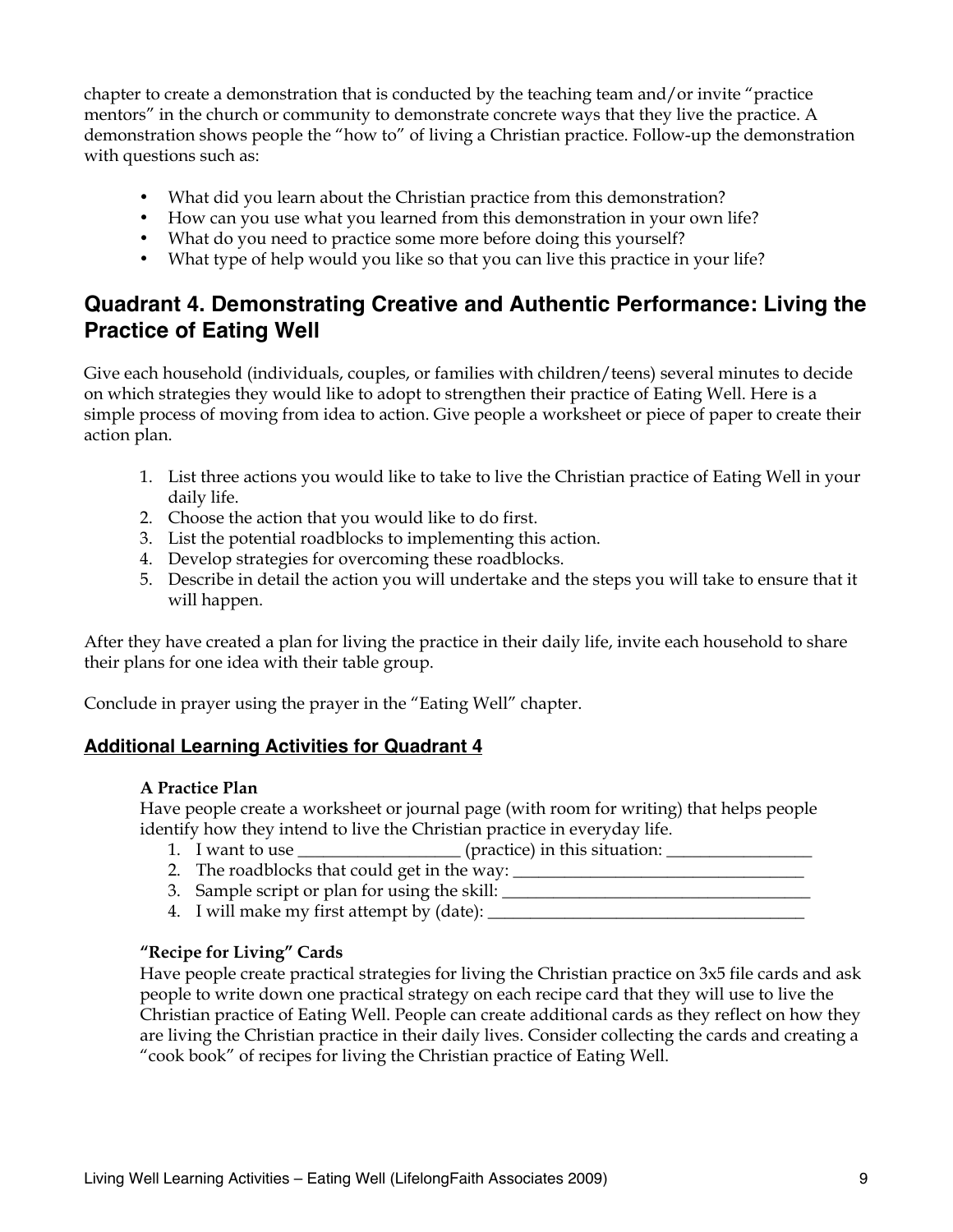# **Resources for the Christian Practice of Eating Well**

- *52 Simple Ways to Talk with Your Kids about Faith*. Jim Campbell. Chicago: Loyola Press, 2007. Family life is full of "teachable moments"—occasions of hope and joy, worry and stress that provide excellent opportunities for children and parents to talk about their faith. At times like these, meaningful conversations can flow, but only if parents are prepared to talk about God openly and honestly. This book identifies 52 opportunities for faith sharing that arise naturally in the course of everyday family life and suggests ways that parents can start a meaningful conversation about the spiritual issues involved.
- *Amen! Prayers for Families with Children.* Kathleen Finley. Liguori, MO: Liguori Press, 2005. This book provides a variety of short family prayers that can be easily woven into family life and prayed at mealtime. The book includes: Daily Prayers, Seasonal Prayers, and Special Occasion Prayers.
- *The Blessing Candles: 58 Simple Mealtime Prayer-Celebrations*. Gaynell Bordes Cronin and Jack Rathschmidt. Cincinnati: St. Anthony Messenger Press, 2000.

Each of the 58 prayer-celebrations include a gathering prayer, the lighting of two candles, a reading and a prayerful response to it, reflection questions and a sending prayer. These mealtime rituals are organized into several categories: Blessings for Everyday, Blessings for Special Needs, Blessings for Special Occasions, and Blessings for the Year.

*Celebrate Life: Rituals for Home and Church.* Peter Young. Cleveland: United Church Press, 1999. This book offers meaningful celebrations to help families deepen their sense of God's empowering presence and strengthen the relationship between one's own family and the larger family of faith. This guide for family worship offers rituals for times of growth, new life, significant change, uncertainty, loss, separation, and more; and rituals for milestones and other special times in life.

*Celebrating at Home: Prayers and Liturgies for Families.* Deborah Alberswerth Payden and Laura Loving. Cleveland: United Church Press, 1998.

This easy-to-use, hands-on resource includes a variety of rituals, prayers, and liturgies throughout the liturgical year, organized into Prayers for Daily Life, Seasonal Celebrations, and Life Transitions. The book helps families connect their everyday lives with their faith.

- Creative Communications for the Parish [www.creativecommunications.com] Creative Communications for the Parish has a variety of Catholic and Protestant resources for the home, many of which can be used as part of the practice of eating well. Go to the web site and download a catalog of resources.
- *FaithTalk: Four Keys.* Bloomington, MN: The Youth and Family Institute, 2008. [www.tyfi.org] These brand new FaithTalk® cards will inspire your family to live out The Institute's Four Key faith practices every day! Designed to keep your faith active and alive, each discussion card poses a question focusing on one of these four areas of spiritual development: 1) Caring Conversation: Sharing Our Stories, 2) Devotions: Identifying God's Presence in All of Life, 3) Rituals and Traditions: Living Out Our Beliefs, 4) Service: Actions that Honor Our Values by Caring for Our Neighbor. The packaging allows the cards to be "set up" on your table, truly making it a centerpiece for encouraging and growing faith in the home. .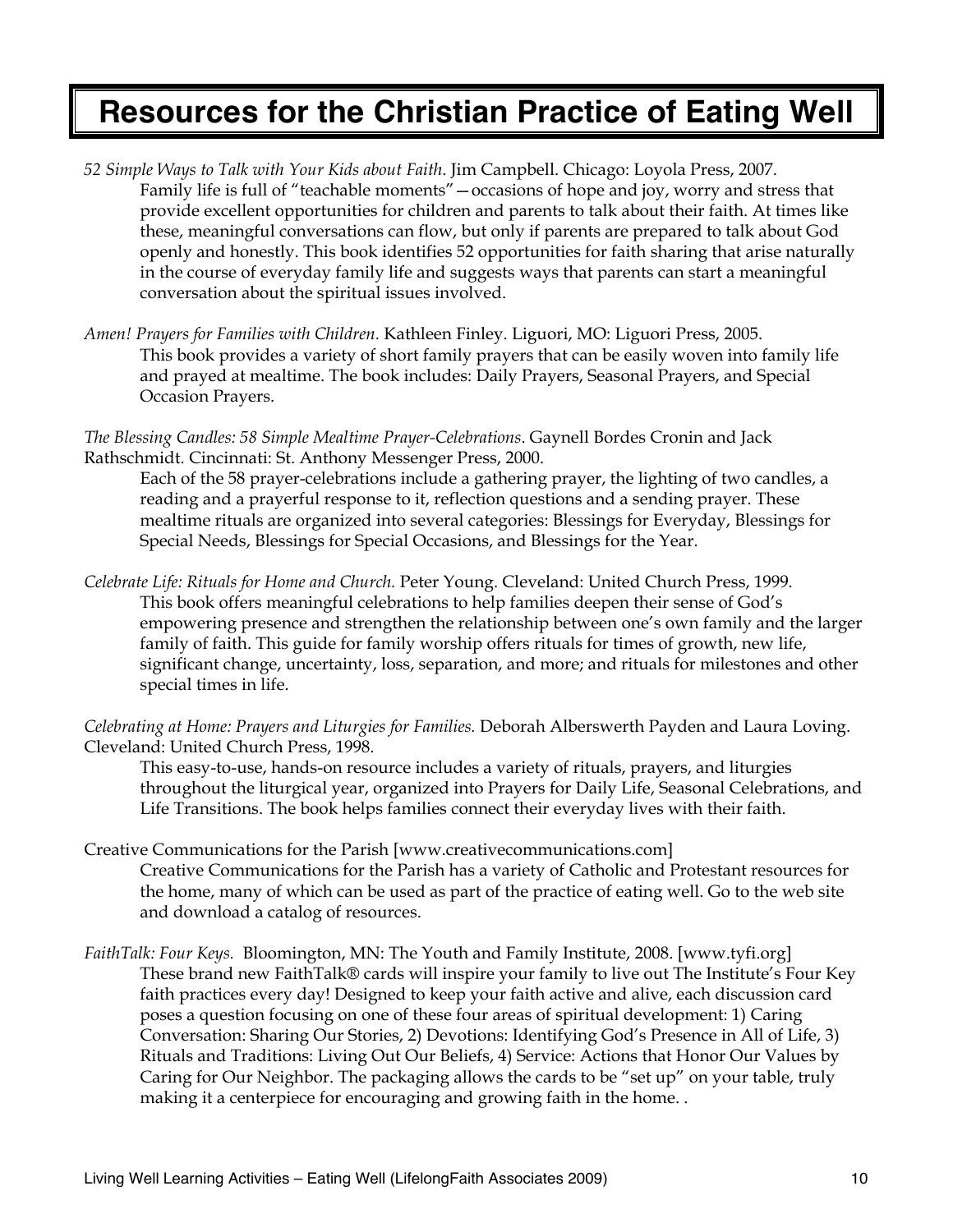*Feasting with God: Adventures in Table Spirituality*. Holy W. Whitcomb. Cleveland: United Church Press, 1996.

Feasting with God is an entertaining celebration of creative and spiritual ways to enjoy food. Understanding that sharing food is integral to communal life, and knowing the importance of providing the right setting for celebrations, Holly Whitcomb presents themes—among them wisdom, wonder, creativity—that act as points of departure for her various "feasts" and "culinary interludes." The sixteen feasts include "Bringing Heaven to Earth," "Rites of Passage: A Feast of New Beginnings," "A Birthday Feast," and "Living in Thanksgiving." The culinary interludes include, "Tea and Sabbath," "Making and Breaking Bread," and "You Who are the Gift."

*Food for Talk—Bringing Families Together One Conversation at a Time!* Julienne Smith. Philadelphia: Running Press, 2006. (Box with 200 cards) [http://www.foodfortalk.net]

Food for Talk is a collection of 200 cards with questions and topics designed to take the dinner table conversation to the next level—bringing the family closer while sharing thoughts and stories that will inspire your loved ones.

*Grace Before Meals: Recipes for Family Life*. Father Leo E. Patalinghug. Hunt Valley, MD: Leo McWatkins Films, 2007. [www.gracebeforemeals.com]

Grace Before Meals is centered on one fundamental concept: the simple act of creating and sharing a meal can strengthen all kinds of relationships. Founded by Fr. Leo Patalinghug in 2003, Grace Before Meals has grown from a simple idea to a worldwide movement, producing a book, blog and even a pilot for a TV show endorsed by PBS. Research shows that having frequent family dinners can reduce the susceptibility of teens to risks like teen pregnancy, smoking, drug use and depression. And these benefits don't just apply to traditional families or people with kids. Stronger families foster stronger communities, and that's the goal we're striving for–one meal at a time.

The book, *Grace Before Meals*, is more than a typical cookbook—it offers families receipts for building more meaningful lives. The chapters reflect on a variety of topics related to personal milestones, family holidays, and faith observances. Short essays offer practical wisdom and ideas., so parents can create a comfortable environment for honest communication and a "real life" approach to discussing important spiritual themes that impact the life of a growing child.

*HomeGrown Faith*. David and Kathy Lynn. Nashville: World Publishing, 2006.

HomeGrown Faith offers a variety of activities, research about the importance of passing on faith, and encouragement for every step of the journey. The book includes a wealth of practical suggestions for the family including chapters on: The Top Ten HomeGrown Faith Practices, Imaginative Prayer Ideas, Easy-to-Do Devotions, Creative Faith Conversations, Easy-to-do-Service Projects, Faith-Filled Family Walks, and Wacky Family Fun with a Touch of Faith!

*Making Time for God: Daily Devotions for Children and Families to Share.* Susan R. Garrett and Amy Plantinga Pauw. Grand Rapids: Baker Books, 2002.

This daybook engages the family in exploring the Bible, while helping children develop a strong pattern of daily devotions and prayer. The authors combine biblical teaching with engaging stories that children can identify with, as well as thoughts for personal application. The book draws from most books of the Bible, and includes both the best-loved Bible verses and the harder-to-understand passages. The 366 entries emphasize the seasons of the church year and correlate to the secular calendar as well.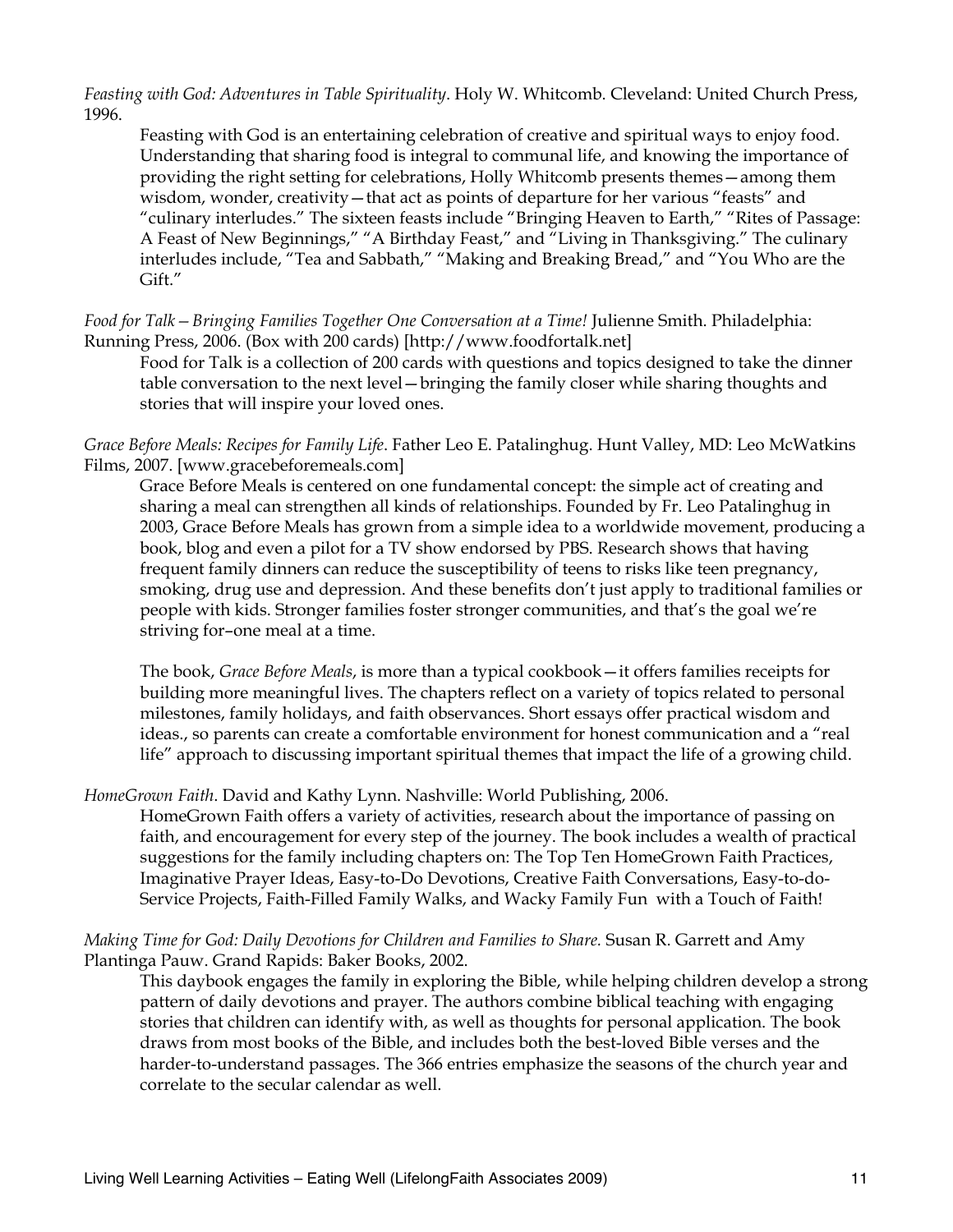*The Meal Box: Fun Questions and Family Tips to Get Mealtime Conversations Cookin'.* Bret Nicholaus and Tom McGrath. Chicago: Loyola Press, 2009.

Do you wish that you could actually get your kids to open up a bit and communicate with you, and that time together at the table could actually be fun? Simply open *The Meal Box*, pull out a question card, and let the family conversation begin! *The Meal Box* contains 54 cards, each one featuring a creative question guaranteed to spark a family conversation like never before! The questions, such as "If you could have the voice of any famous person, whose voice would you have?", is sure to engage everyone in the family. The reverse side of each card features a quick "Food for Family Thought" tip that helps families apply the question—or their answers—to their everyday experiences, while reminding them of the role faith plays in their lives.

*Pilgrim Prayers for Mealtime.* Alexander Campbell. Cleveland: Pilgrim Press, 2003.

This book consists of 150 prayers, all of which relate to a particular Scripture passage and correspond to the themes of thankfulness and praise. Prayers are organized into the following categories: God of Mercy, God of Grace, God of Thankfulness, God of Love, God of Peace, God of Righteousness, and God of All Seasons.

*The Surprising Power of Family Meals: How Eating Together Makes Us Smarter, Stronger, Healthier, and Happier.* Miriam Weinstein. Hanover, NH: Steerforth Press, 2005.

*The Surprising Power of Family Meals* is the first book to take a complete look at the stories and studies surrounding a ritual that was once so common that it flew beneath the radar screen, and to synthesize them into an engaging, informative read. The book shows how families and communities around North America are responding creatively to the pressures of a 24/7 world, taking what is best from our past and transforming it to meet current needs, and offers valuable strategies that can be tailored to suit your own family's situation.

*Together We Pray: A Prayer Book for Families*. J. Bradley Wigger. St. Louis: Chalice Press, 2005. Pausing to pray together may seem impossible for many families, but doing so can calm the chaos and change everyone's perspective on the day, even if the prayer pause is brief. *Together We Pray* helps families to take that pause, and to do it in the most profound and lasting way together as a family. The book is organized into three sections: Table Prayers for Mealtime, Devotional Prayers of Joy and Care, and Memory Bedtime Prayers. Each prayer is fashioned around a Psalm verse.

*VeggieTales Family Devotional*. Cindy Kenney and Doug Peterson. Franklin, TN: Integrity Publishers, 2005. [www.bigidea.com]

The *VeggieTales Family Devotional* contains 52 devotionals organized into seven parts: The Faith Connection, The Communication Connection, The Love Connection, The Trust Connection, The Time Connection, The Joy Connection, and Holiday Lessons. Each devotion includes a Veggie story, a Bible story, discussion questions, guided prayers, family activity, and a "think-link-act" connection to help everyone find a practical way to apply God's messages to their lives every day.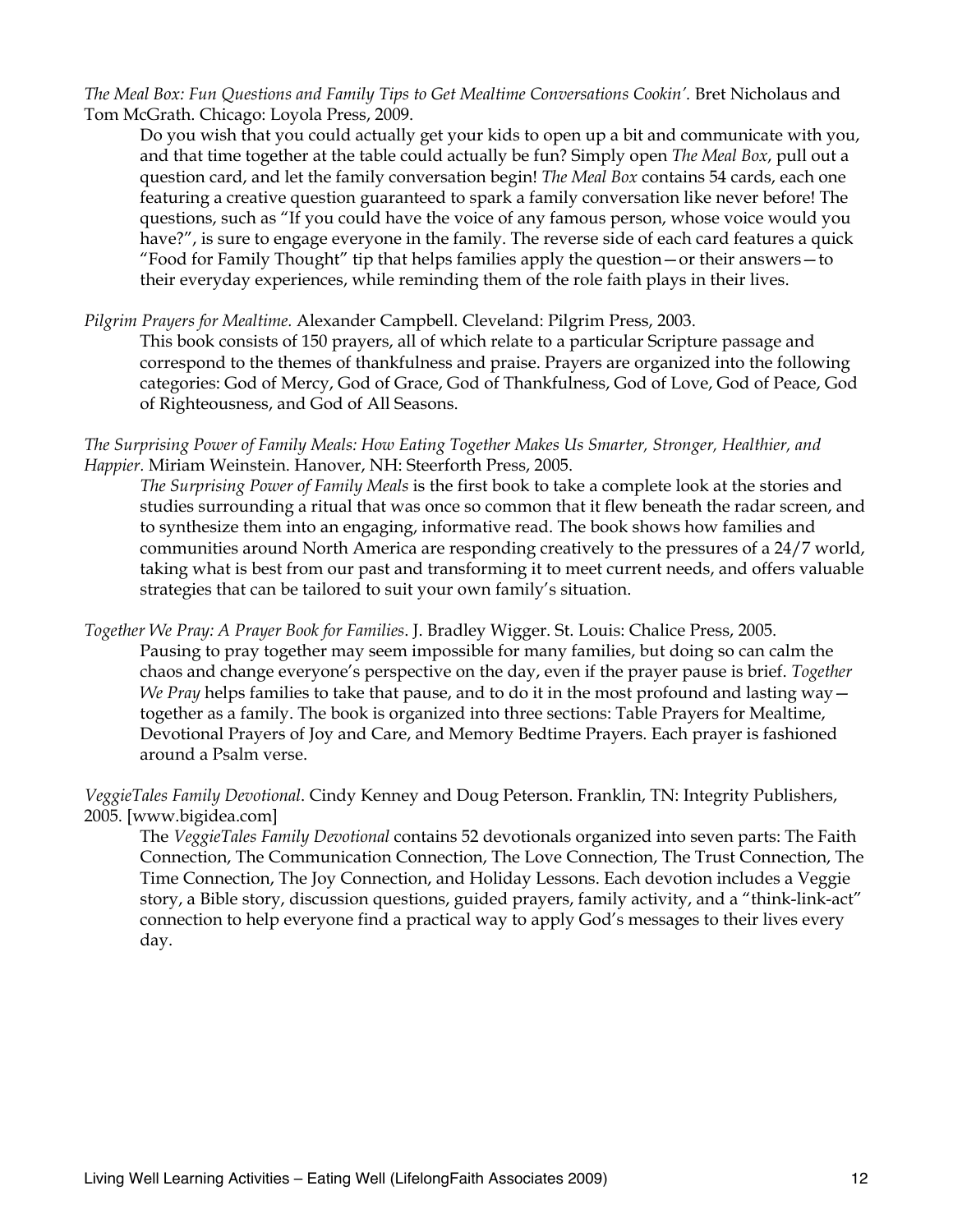# **Eating Well Home Activities**

# **Meal Time Activities**

#### **Blessings**

Use mealtime prayers as a way of teaching your children to recognize that God is the creator and sustainer of life. Prayers can be ones you write as a family, a traditional favorite, a spontaneous one, or a song. Mealtime prayers provide an opportunity for children to practice praying publicly. Try rotating the leadership role. Don't hesitate to pray when guests are present, rather welcome them into your family's rituals.

#### **Home Alone**

Pick a regular night once a week when everyone will be present for dinner with no guests invited. This means making a family commitment to not working late, attending meetings or after school activities. Make sure everyone has a task to perform in the planning, preparation and/or cleaning.

#### **Centerpieces**

Create table centerpieces. They can be made of anything such as flowers, an arrangement of small toys or dolls, or an art project. If possible, create them together from family activities such as nature walks.

#### **Weekend Cook-off**

Can't get together for supper? Create a Saturday or Sunday morning cook-off. Prepare a full meal (such as a casserole, muffins, and dessert) or a couple of main dishes to be eaten later in the day and/or week. Select recipes and ingredients in advance. Make sure everyone has a task in the planning, preparation and/or cleaning. Consider ending with a brief blessing of the food. That spaghetti sauce eaten alone after soccer practice will taste "better" if its prepared at the Cook-off.

#### **Weekly Rituals**

Whether its Friday Pizza Night or Tuesday Sundaes, they're fun to look forward to! One family we know, short on preparation time and cooking skill, uses restaurants as a regular place to catch up on each other's lives.

#### **Feed the Hungry**

If food is important to your family, then you can understand the feelings of those who go hungry. Many of us participate in programs to feed the hungry during the holidays, thus it is especially important to support these programs in the "off season". Many churches offer opportunities for families to help prepare and serve a meal at a local meal program. How about at your next family get-together asking families to bring canned goods for each member of their family? Later take the food to a local food bank or shelter. Another suggestion is to make a simple supper, eliminate dessert or those Sunday donuts, and as a family determine a local charity to donate the money.

#### **The Ritual of Lighting Candles**

The ritual of lighting candles is more than a means of decoration. Candles speak of warmth, love, and celebration. They can be a powerful sign of the presence of God in times of trouble, suffering as well as times of celebration. They can also be lighted at a time of great joy, distress,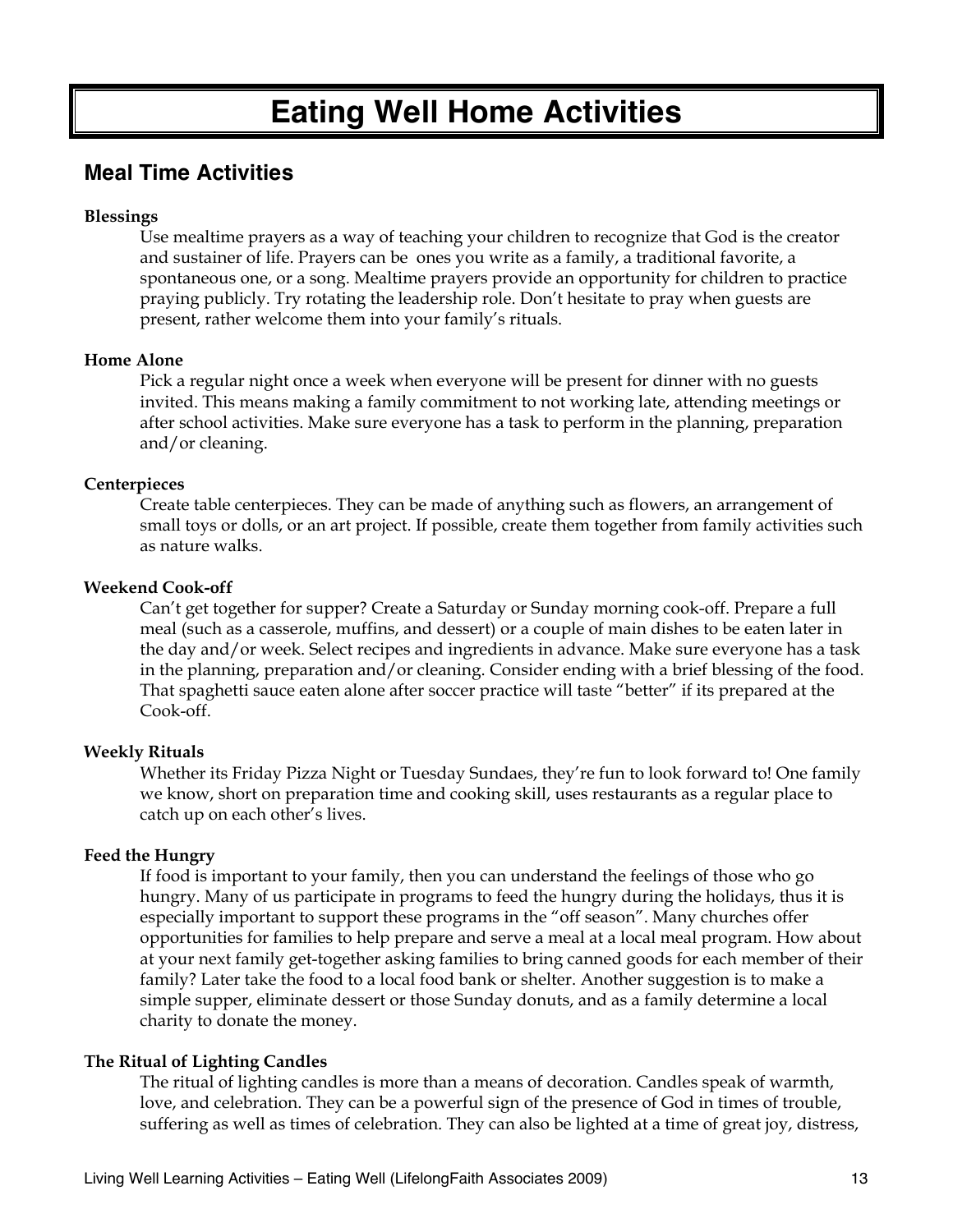or out of need for another. Candles also can be representative of family members who are away from home.

Before, during or after an evening meal, hold a family candle-lighting ceremony to symbolize that Christ is the Light of the World and also its hope. Read Isaiah 60:19-20 and John 1:14. Invite each family member to light his or her candle and pray the following prayer:

#### **Candle Prayer for a Dinner Celebration**

May the warmth of fire and light that radiates from these candles reflect its glow on all who sit at this table, blessing this meal and our conversation. May the memory of this gathering linger long after these candles have been extinguished.

#### **Baking Day**

Consider making Saturday morning a baking day. Pull out your cookbooks and browse through to find something exciting you'd like to make together. Decide on a particular recipe, get out the aprons and have fun! At mealtime, enjoy telling your stories about the activity and make a big decision together: does the recipe go or stay?

#### **Meal-time Litany**

At mealtime, at the end of the blessing, our family would always say, "God bless Mom and Dad and Pat and individually name each person in the family. It eventually developed into a blessing for others -- for anyone whom a family member wanted to remember, such as a friend at school who was having a hard time, or maybe someone who had a death in the family. Now we have grandchildren. When they come to the house, they like to include their little friends from kindergarten. It has been very rewarding. Our married children are continuing this ritual in their families.

#### **Ethnic Night**

Every family has favorite foods that it enjoys together. It may be as simple as an evening bowl of popcorn or as unpredictable as homemade ice cream. Cooking together is also a great family activity, especially if you're working to produce one of your specialties. You are not simply producing the food which disappears in minutes; you are also creating memories that last a lifetime.

It is always a valuable experience to learn about other cultures. Sometimes the simple act of having a different kind of food can lead toward appreciation of another people's ways.

**Make It Yourself.** Get the whole family involved in shopping and preparing food you've never cooked yourself. Most big cities have ethnic grocery stores. Visit one with the family and ask the proprietor for dinner suggestions. It can be educational to tour the aisles of these grocery stores.

**Decorate.** It adds to the experience to use as many cultural trappings as you are able. For example, when eating a Chinese dinner, use chopsticks. You may also want to use a wok to prepare foods. On Mexican night, hang a pinata over the table. If you don't have time to make a traditional one, try decorating a large paper bag using markers. Fill the bag with candy. Tie it at the top with a string. Suspend the bag from a broomstick or hand it in a doorway. Blindfold children and let them take turns trying to break it with a plastic baseball bat. Make your own placemats and allow it to become a family project.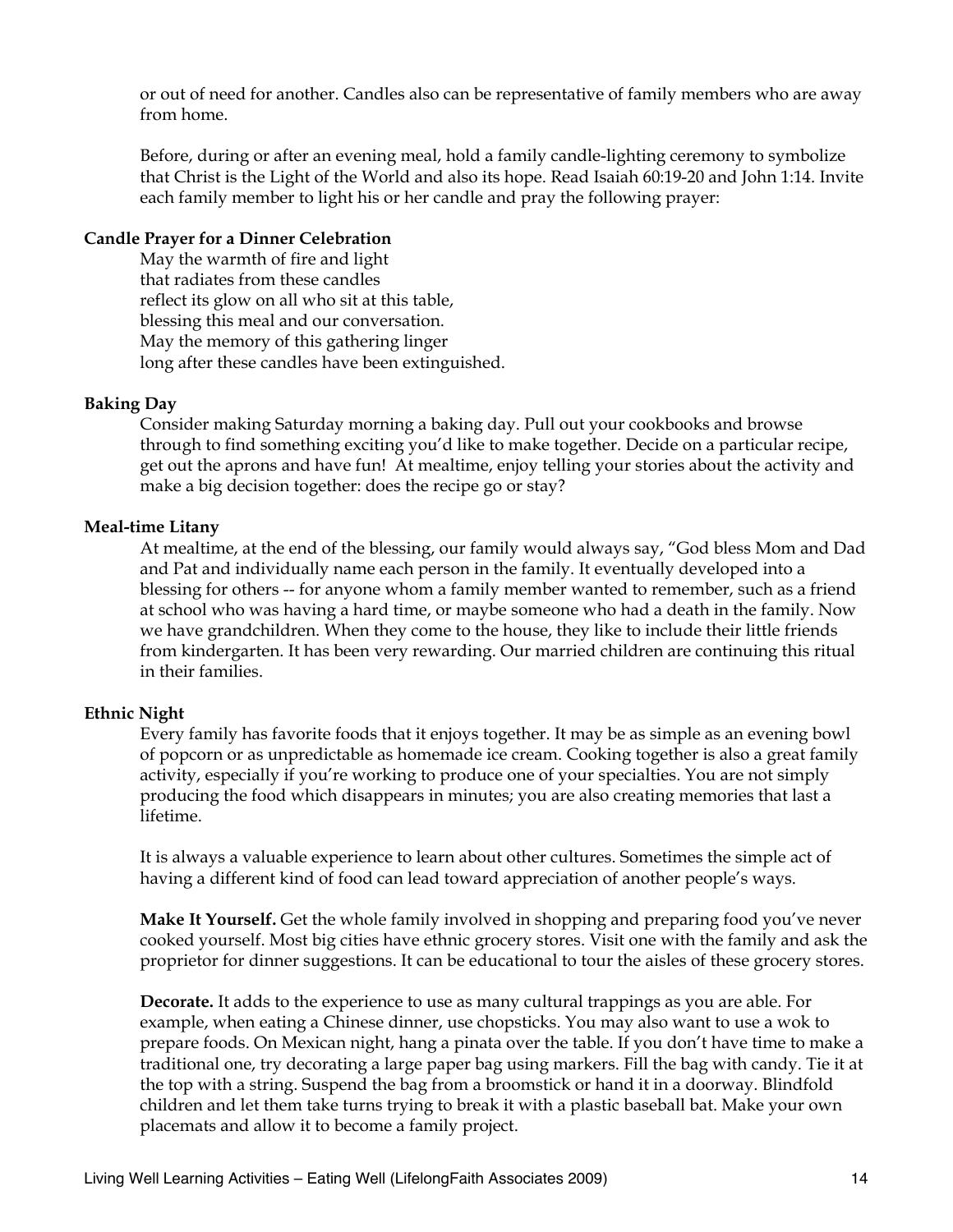**Go American!** When considering other cultures, don't forget all the variety right here in the United States. Get out your bibs and plan a New England seafood supper complete with clam chowder and steamed lobsters! On the Pacific coast there is king crab, salmon, apple candy and wild berries. The Southwest have specialties like enchiladas, tamales, chili, and garbanzo salad. In the South there is grits, black-eyed peas, biscuits and gravy, shrimp creole, jambalaya, pecan pie and chicory coffee. The Midwest boasts of navy beans with ham hocks, cornbread, Chicago deep-dish pizza, persimmon pudding and hot biscuits.

It's a nice extra to have a member of the family do a little research on the history of the people whose food you are enjoying. Where do they live? What kind of jobs do they have? What are some of their customs? Is there a reason they eat the kind of food they do? This job can rotate among family members.

# **Mealtime Blessings**

Loving Father, we thank You for the family gathered around the table, the friends who extend your goodness, the food which nourishes our bodies and the Faith that strengthens our souls. Keep us ever mindful of these blessings, and may this food inspire us to bring these blessings to those who go without family, friends, food and faith. We ask all of this through Christ our Lord. Amen. (Father Leo E. Patalinghug, *Grace Before Meals*)

- Lord God and Giver of All Good Gifts, we are grateful as we pause before this meal, for all the blessings of life that You give to us.
- Daily, we are fed with good things, nourished by friendship and care, feasted with forgiveness and understanding.

And so, mindful of Your continuous care, we pause to be grateful for the blessings of this table. *(Pause for silent reflection)*

- May Your presence be the "extra" taste to this meal which we eat in the name of Your Son, Jesus. Amen
- The day is coming to a close, and, like the disciples on the road to Emmaus, we pause to break bread together.
- May our eyes be opened, and, in this act of common sharing, may we see the risen Lord in one another.
- May we see the Lord of Life in our food, our conversation and lives shared in common.

May these gifts strengthen us to continue your work in our world.

May the blessing of God, His peace and love, rest upon our table. Amen

We thank you, our God, for the food you have given us.

Make our sharing this bread together lead to a renewal of our communion with you, with one another, and with all creatures.

We ask this through Christ our Lord. Amen

Lord, you feed every living thing.

We have eaten together at this table; keep us in your love.

Give us true concern for the least of our sisters and brothers, so that as we gladly share our food with them, we may also sit down together with them at the table of the kingdom of God.

We ask this through Christ our Lord. Amen

Lord, you have fed us from your gifts and favors; fill us with your mercy, for you live and reign for ever and ever. Amen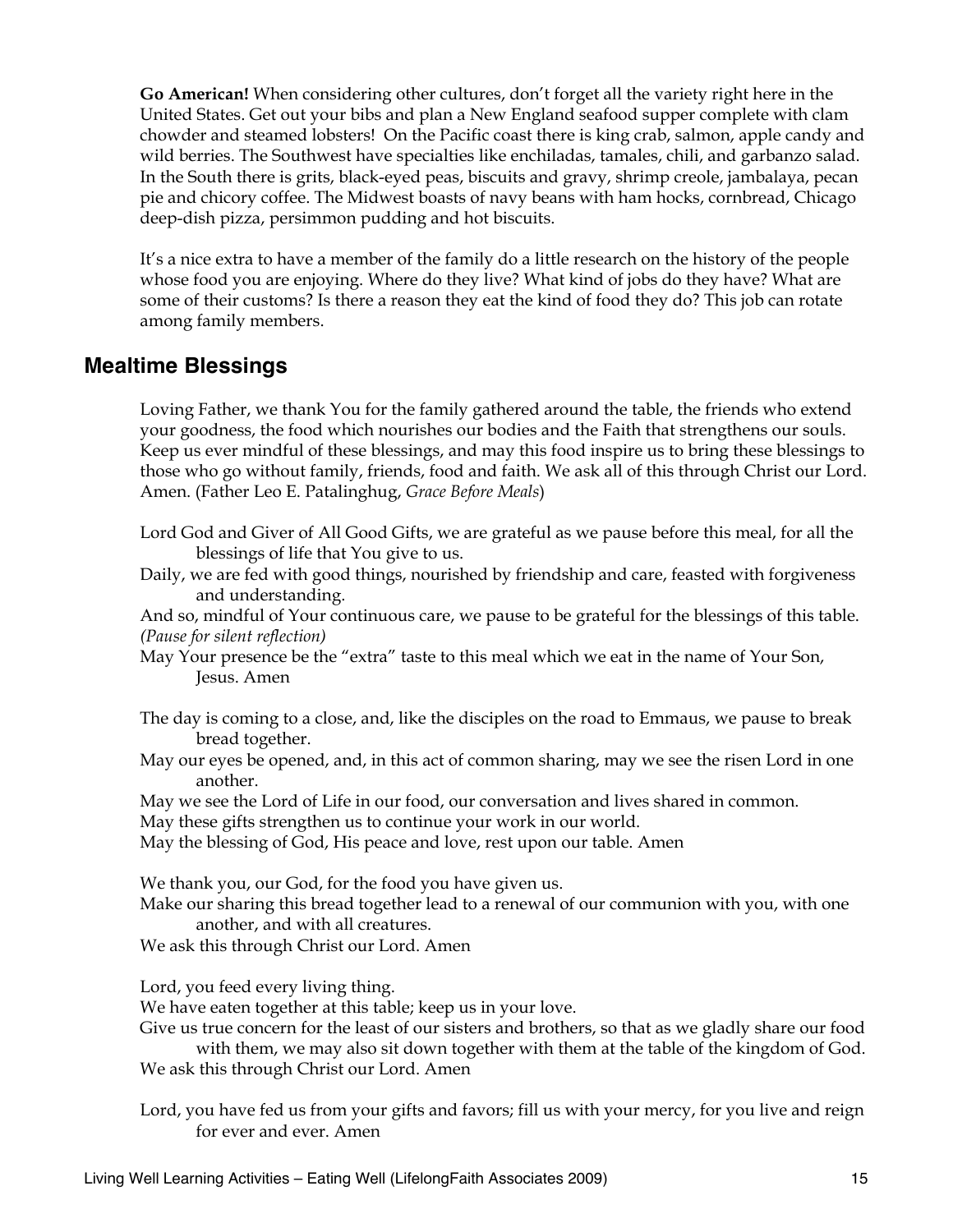# **Celebrating a Family Meal**

#### **Materials**

- Your family should first determine the type of meal at which they would enjoy celebrating. Would they like to dress up the best china, have breakfast, plan a picnic, or order a pizza?
- The meal's menu should be determined ahead of time with each family member having input. Everyone should have preparation, cooking and/or cleaning task(s).
- Each family member should bring an object for the table that symbolizes the family. These symbols could be photos from the last vacation, a family Bible, a plate to symbolize hospitality, an item from a favorite family hobby, or a candle to symbolize warmth and closeness.
- An uncut loaf of bread or large roll.

#### **Environment**

Have everyone gather when no one will be interrupted. Arrange the symbolic objects as a centerpiece or on a table next to the dinner table.

#### **Opening Blessing**

If your family prays a special Grace before eating, please use it. Otherwise, pray this prayer: *Loving God, we thank you for allowing us to come together as a family. Please help sustain our lives and love by blessing this food. We ask this through, Jesus our brother. Amen.*

#### **Activity**

When everyone is finished eating the main meal, clear the table, and spread all of the objects out in the middle. Each person should share what object they brought and why they chose it. When everyone is finished, did anyone notice any common threads? Is there any object that you would all agree best symbolizes your family?

The Leader should now turn everyone's attention to the loaf of bread explaining how Christians for generations have broken bread together as a sign of their fidelity and love, and how today it is a symbol of our Christian faith. The leader should break off a piece of the bread thanking God for something about the family. Do not eat the bread. Each family member in turn should do the same. The bread can be consumed when all have prayed.

The Leader should ask everyone to thank each other for the time spent together. Ask each member to share one thing they learned about the family or family members today.

Have dessert!

#### **Closing Prayer**

*Loving God, we thank you for nourishing our body and soul through this meal and discussion. We are grateful to be part of the larger Christian family. We ask your blessings on our family as we seek to grow closer to You through our love for each other. We ask this through Jesus our brother. Amen.*

#### **Suggestions for Action**

- 1. Sundae-making or another "fun eating" activity can be substituted for a meal.
- 2. This activity can be adapted to extended family reunions or gatherings by having each family bring an object to symbolize the larger family.
- 3. This activity could be held once a year to recap the year's activities and growth. Have each family member bring a symbol of the year.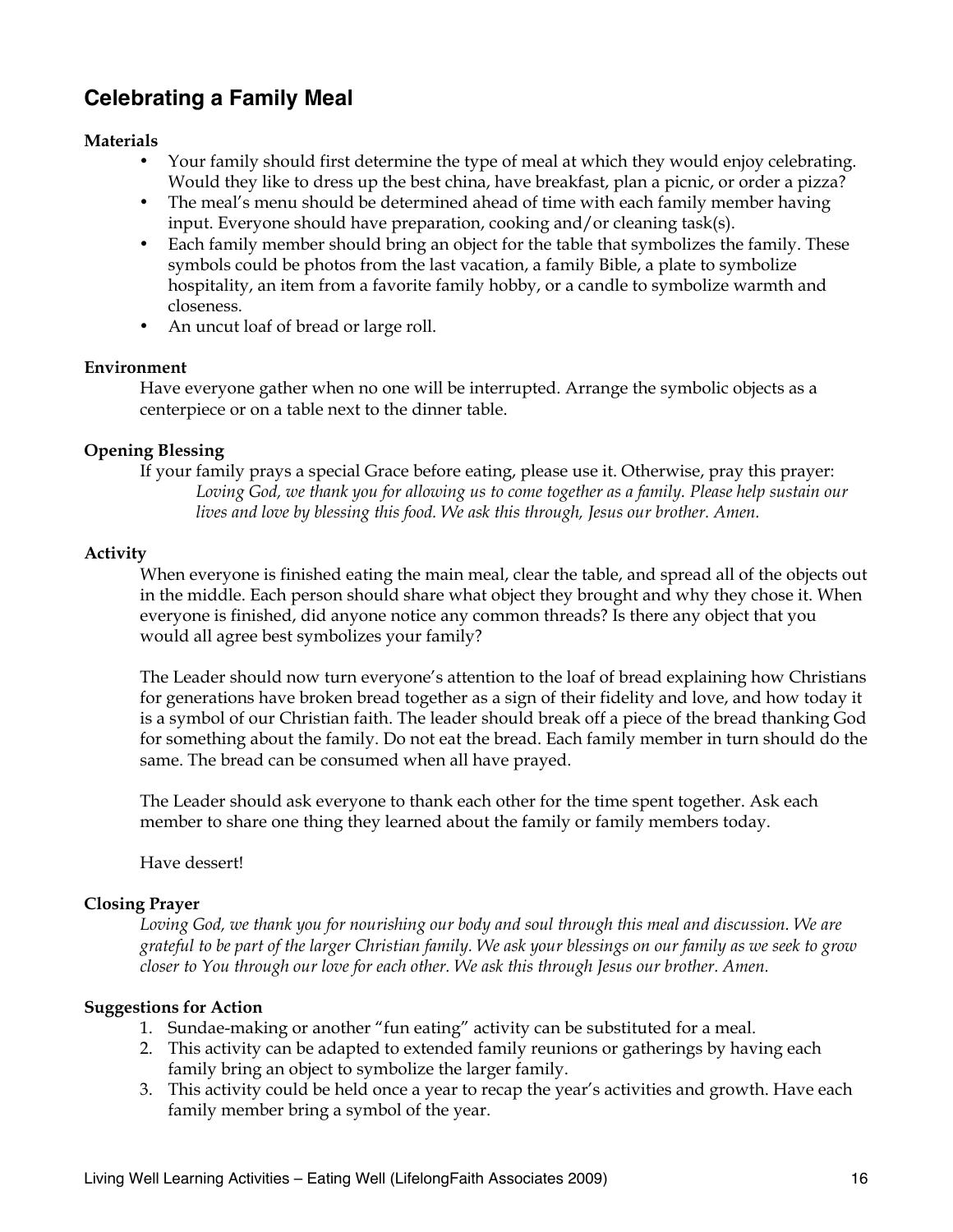# **Advent Table Prayers**

# **Daily Prayers for Advent—Week One**

| Sunday    | Dear Lord, help me to always be ready. I do not know when you will come. (see            |
|-----------|------------------------------------------------------------------------------------------|
|           | Matthew 24:44)                                                                           |
| Monday    | Holy God, your glory is shelter and protection, you are my shelter from the storm and    |
|           | the rain. (see Isaiah 4:6)                                                               |
| Tuesday   | Just as the water fills the sea, the land will be filled with people who know and honor  |
|           | the Lord. (see Isaiah 11:9)                                                              |
| Wednesday | I praise you, Lord. People who have never spoken now speak; you heal the lame, the       |
|           | cripple can walk and the blind can see. (see Matthew 15:31)                              |
| Thursday  | Lord, my faith in you is firm. Give me perfect peace! (see Isaiah 26:3)                  |
| Friday    | One thing I ask, Lord: that I may live in your house all my life. (see Psalm 27:4)       |
| Saturday  | Loving God, help me to take the gift I have received and give it as a gift. (see Matthew |
|           | 10:8                                                                                     |

### **Daily Prayers for Advent—Week Two**

| Sunday                | Wondrous God, you give me the bread that I need and the water for which I thirst.<br>(see Isaiah 30:20)                                                                                           |
|-----------------------|---------------------------------------------------------------------------------------------------------------------------------------------------------------------------------------------------|
| Monday                | Loving God, may your name be blessed forever, as long as the sun remains. (see<br>Psalm 72:17)                                                                                                    |
| Tuesday               | I believe that I will see the glory of the Lord, the splendor of my God. (see Isaiah 35:2)                                                                                                        |
| Wednesday<br>Thursday | "Clear a path in the desert! Make a straight road for the Lord, our God!" (Isaiah 40:3)<br>"With all my heart I praise the Lord, and with all that I am I praise his holy name!"<br>(Psalm 103:1) |
| Friday                | Dear Lord, you are the Lord, my God. You are holding my hand, I am not afraid. You<br>are here to help me. (see Isaiah 41:13)                                                                     |
| Saturday              | Jesus, you are the light for the world. (see John 8:12)                                                                                                                                           |

# **Daily Prayers for Advent—Week Three**

| Sunday    | Lord God, all powerful, make me strong again. Smile on me and save me! (see Psalm  |
|-----------|------------------------------------------------------------------------------------|
|           | 80:19                                                                              |
| Monday    | O Lord, help me to steady my heart and wait for you. Your coming is at hand. (see  |
|           | James 5:7-8)                                                                       |
| Tuesday   | Lord, show me your paths and teach me to follow you. (see Psalm 25:4)              |
| Wednesday | "I will always praise the Lord." (Psalm 34:1)                                      |
| Thursday  | "Let peace and justice rule every mountain and hill." (Psalm 72:3)                 |
| Friday    | Your promise, O Lord, came true; he is called Emmanuel, God is with us. (see       |
|           | Matthew 1:22-23)                                                                   |
| Saturday  | O Lord, you have taught me since I was a child and I never stop telling about your |
|           | marvelous deeds. (see Psalm 71:17)                                                 |
|           |                                                                                    |

# **Daily Prayers for Advent—Week Four**

| Sunday    | Holy Mary, the Lord is with you! (see Luke 1:28)                                       |
|-----------|----------------------------------------------------------------------------------------|
| Monday    | Wondrous God, you make my heart glad because I trust you, the only God. (see Psalm     |
|           | 33:21)                                                                                 |
| Tuesday   | I proclaim the greatness of the Lord, my spirit is joyful in God, my savior. (see Luke |
|           | 1:46                                                                                   |
| Wednesday | "I offer you my heart, Lord God, and I trust you." (Psalm 25:1)                        |
| Thursday  | "Praise the Lord, the God of Israel! He has come to save his people!" (Luke 1:67)      |
| Friday    | "Praise God in heaven! Peace on earth to everyone who pleases God!" (Luke 2: 14)       |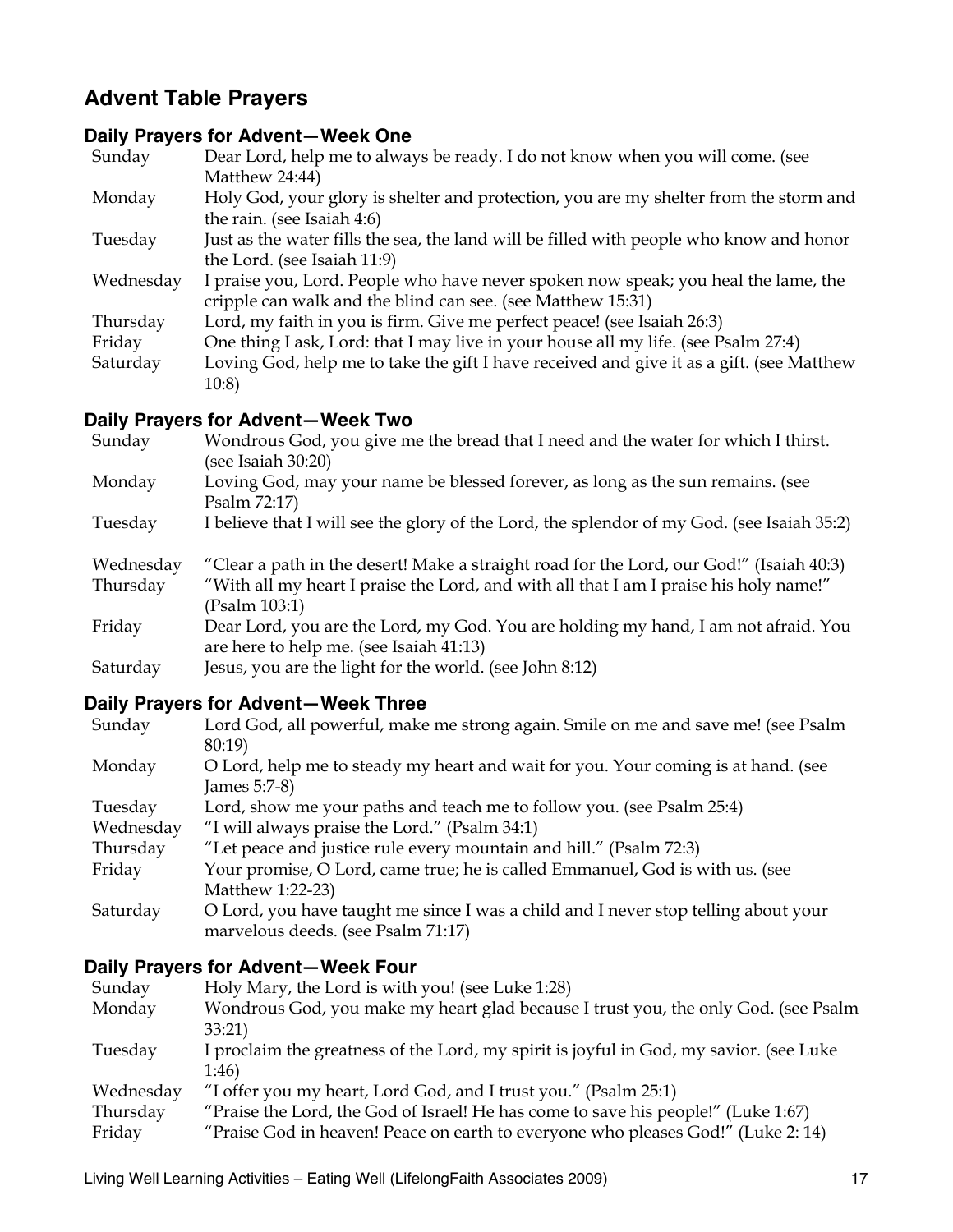

# **Advent Table Prayer—Week One**

*A family member lights the first candle on the Advent Wreath. Alternate prayer leader and candle lighter throughout the week.*

Come, Lord Jesus! Open our minds and hearts and souls as we wait for you to be born anew in our lives and in our family. Help us to experience your love in our family today.

*Family members each share one way they have experienced the love of the Lord Jesus in their home today.*

As we prepare for the coming of your Son, O God, we give you thanks for the love of your son, Jesus, which we have experienced in our home today. We give you thanks for this food and drink, signs of your gracious love. May this meal strengthen us to share your gifts with the hungry And all who look for your justice and mercy. Grant this through Christ our Lord,

*All:* Amen.

# **Advent Table Prayer—Week Two**



*A family member lights the first and second candle on the Advent Wreath. Alternate prayer leader and candle lighter throughout the week.*

ord Jesus! Bring peace and healing in our family and our world. May we hear again your own prayer "that we may be one." May we prepare the way for you by being generous and forgiving.

*Family members share how they have experienced generosity and forgiveness today.*

As we prepare for the coming of your Son, O God, we thank you for the blessing of your generosity and forgiveness.

We give you thanks for this food and drink, signs of your gracious love. May this meal strengthen us to be generous and forgiving. May it strengthen us To share our gifts with the hungry and all who look for your justice and mercy. Grant this through Christ our Lord,

*All*: Amen.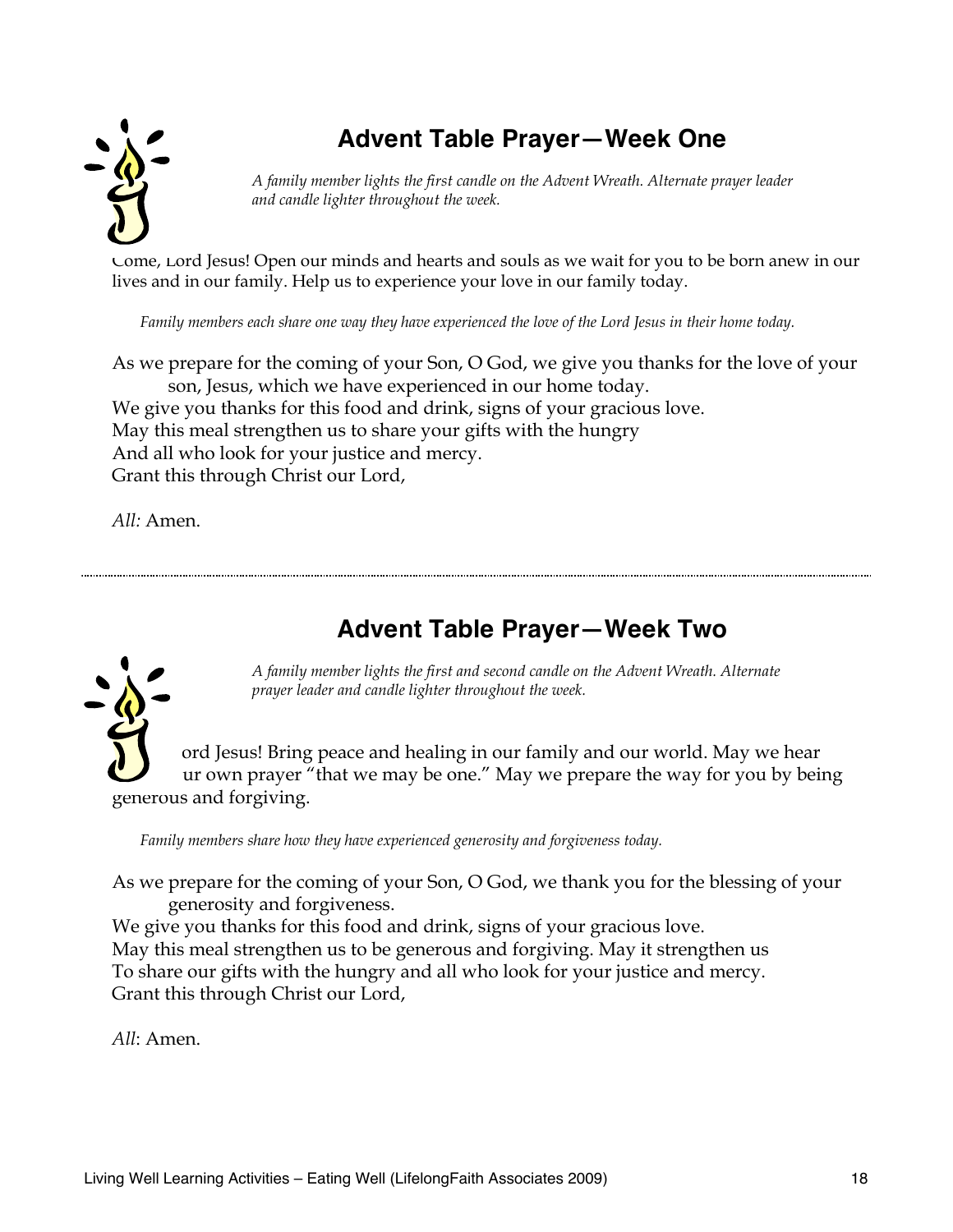

# **Advent Table Prayer—Week Three**

*A family member lights three Advent candles, including the pink or white candle. Alternate prayer leader and candle lighter during the week.*

Come, Lord Jesus! Come and stay with our family and friends—and all who are dear to us. May your light shine brightly so we can see you everywhere. Help us to spread your light and joy by giving freely and happily to all we meet.

*Family members share how they have seen the light of the Lord Jesus today.*

As we prepare for the coming of your Son, O God,

We give you thanks for your light which shines brightly among our family and friends. We give you thanks for this food and drink, which nourishes us to be your light and strengthens us to share your gifts with the hungry and all who look for your justice

and mercy.

Grant this through Christ our Lord,

*All*: Amen.



# **Advent Table Prayer—Week Four**

*A family member lights the first and second candle on the Advent Wreath. Alternate prayer leader and candle lighter throughout the week.*

Come, Lord Jesus! We hunger, we thirst, we wait for you! Come, Lord Jesus and do not delay!

*Family members share a time when they have seen the Lord Jesus present in the home or community today.*

As we prepare for the coming of your Son, O God,

We are hungry and thirsty for signs of his love in our lives.

We give you thanks for this season of waiting and hopefulness for Jesus to be even more present in the life of this family.

We give you thanks for this food and drink, signs of your gracious love.

May this meal strengthen us to love each other and our neighbors as we wait for the coming of your Son, Jesus.

Grant this through Christ our Lord,

*All:* Amen.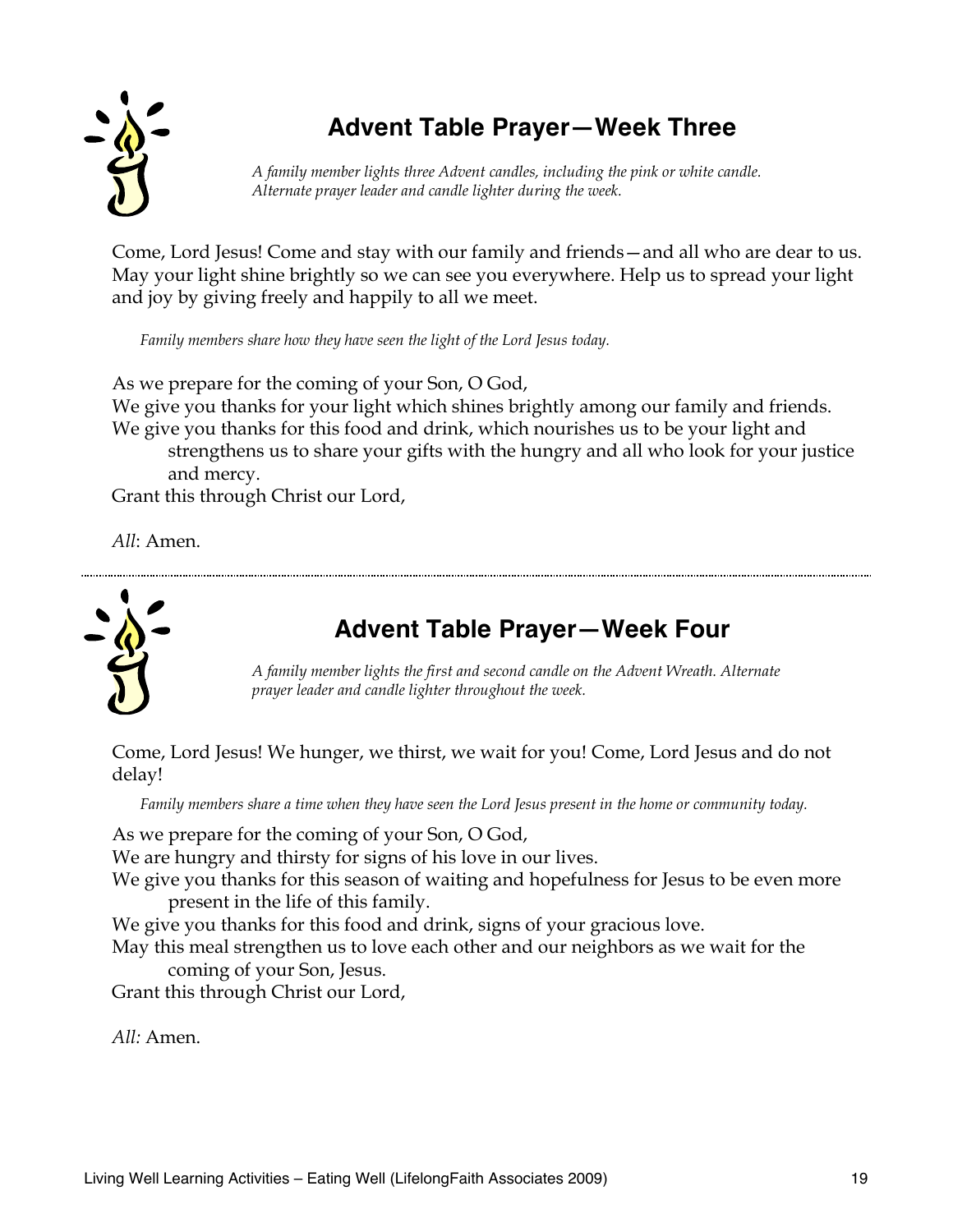# **Christmas Table Blessing**

| Leader | Glory to God in the highest.                                                                                                                                                                                                           |
|--------|----------------------------------------------------------------------------------------------------------------------------------------------------------------------------------------------------------------------------------------|
| All    | And peace to God's people on earth.                                                                                                                                                                                                    |
| Leader | We continue to celebrate the coming of the Lord Jesus among us. As we light our candle,<br>may the Spirit of God that shone on the star of Bethlehem grow even brighter in our<br>hearts and home.                                     |
|        | A child lights the candle.                                                                                                                                                                                                             |
|        | And the Word became flesh and made his dwelling among us, and we saw his glory, the<br>glory as of God's only Son, full of grace and truth.                                                                                            |
| All    | The Word became flesh and made His dwelling among us.                                                                                                                                                                                  |
| Leader | O God of gentleness, in love you gather us at this table. We celebrate your great gift to<br>us, Jesus Christ, your son.                                                                                                               |
|        | Lord Jesus, hold us close to each other. In the peace of this Christmas season may the<br>hungry be filled and homeless sheltered, and may the unremembered be united<br>especially through your love and peace at work in each of us. |
|        | We remember especially those who have loved us in a special way today - those people<br>who have brought Jesus' love to us.                                                                                                            |
|        | (Names may be said aloud or in silence.)                                                                                                                                                                                               |
| All    | Lord, bless our food, our family, our friends. Help us to share our love. Amen                                                                                                                                                         |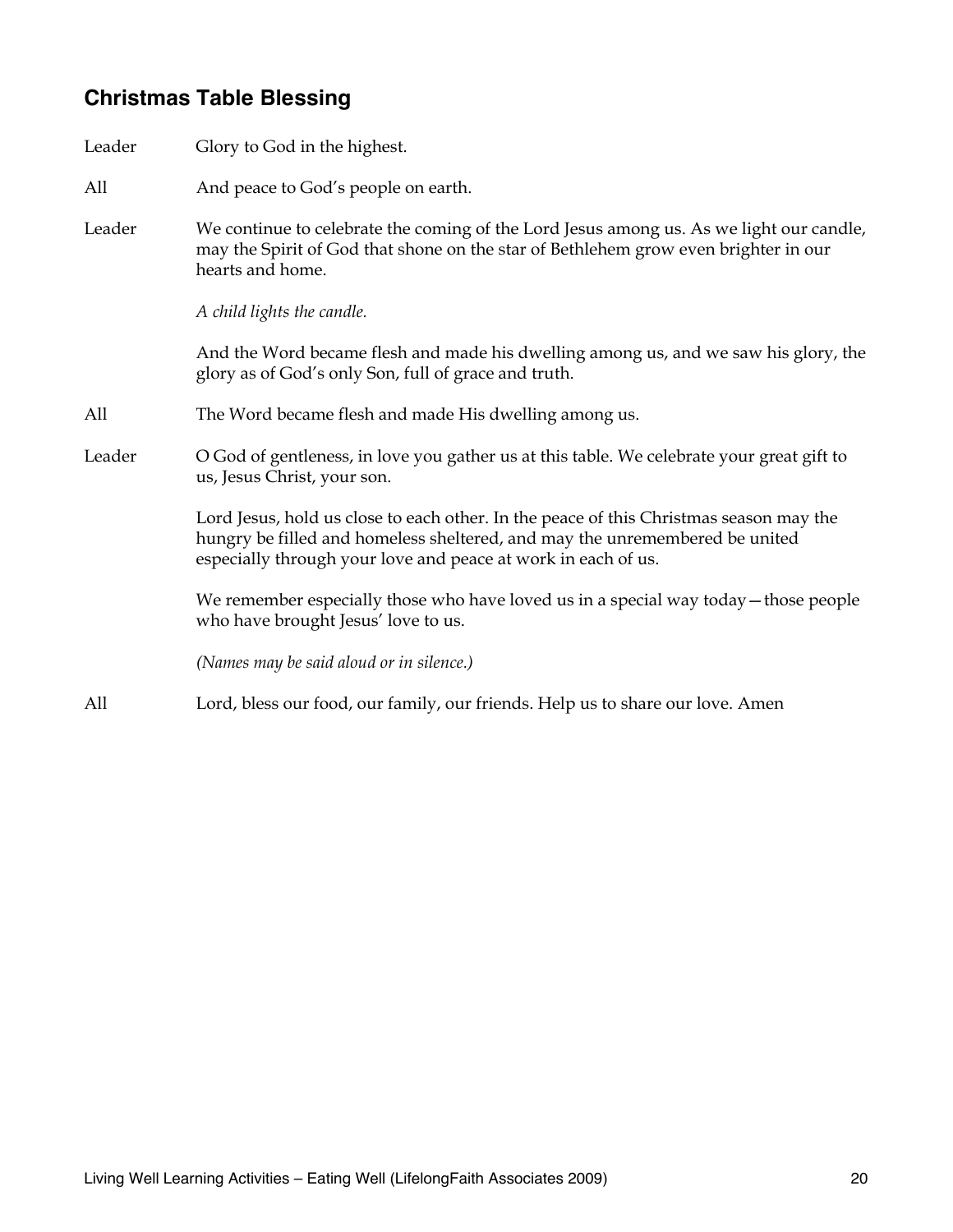# **Lent Table Prayers**

### **Daily Prayers for Lent—Week One**

| Ash Wednesday | It isn't too late, we can still return to the Lord with all our heart. (see Joel<br>2:12)    |
|---------------|----------------------------------------------------------------------------------------------|
| Thursday      | If I want to follow you, Lord, I must forget myself and put others first.<br>(see Luke 9:23) |
| Friday        | "Create pure thoughts in me and make me faithful again." (Psalm 51:10)                       |
| Saturday      | Lord, I hear you say, "Come with me." (see Luke 5:27)                                        |

### **Daily Prayers for Lent—Week Two**

| First Sunday of | We cannot live only on food. We need every word that God has spoken. (see                      |
|-----------------|------------------------------------------------------------------------------------------------|
| Lent            | Matthew 4:4)                                                                                   |
| Monday          | You are the Lord, our God. You are holy, and we must be holy too! (see Leviticus<br>19:2)      |
| Tuesday         | Our Father, in heaven, help us to honor your name. (see Matthew 6:9)                           |
| Wednesday       | "Wash me clean from all of my sin and guilt." (Psalm 51:2)                                     |
| Thursday        | Lord, help me to treat others as I want them to treat me. (see Matthew 7:12)                   |
| Friday          | "With all my heart, I am waiting, Lord, for you! I trust your promises!" (Psalm<br>129:5)      |
| Saturday        | Help me, Lord, to love my enemies and to pray for those who mistreat me. (see<br>Matthew 5:44) |

# **Daily Prayers for Lent—Week Three**

|           | Second Sunday of "Lord, it is good for us to be here!" (Matthew 17:4)          |
|-----------|--------------------------------------------------------------------------------|
| Lent      |                                                                                |
| Monday    | "Our God, you keep us safe. Now help us! Rescue us."                           |
|           | (Psalm 79:9)                                                                   |
| Tuesday   | O Lord, help me be the servant of others. (see Matthew 23:11)                  |
| Wednesday | "You are faithful, and I trust you because you rescued me." (Psalm 31:5)       |
| Thursday  | Lord, you bless those who trust in you. (see Jeremiah 17:7)                    |
| Friday    | I trust you, O Lord, and I remember your miracles and wonders in my life! (see |
|           | Psalm 105:5)                                                                   |
| Saturday  | "With all my heart I praise the Lord, and with all that I am I praise his holy |
|           | name!" (Psalm 103:1)                                                           |

# **Daily Prayers for Lent—Week Four**

| Third Sunday of | O Lord, we have heard you ourselves, and we are certain that you are the Savior |
|-----------------|---------------------------------------------------------------------------------|
| Lent            | of the world! (see John 4:42)                                                   |
| Monday          | "In my heart, I am thirsty for you the living God. When will I see your face?"  |
|                 | (Psalm 42:2)                                                                    |
| Tuesday         | "Show me your paths and teach me to follow; guide me by your truth and          |
|                 | instruct me." (Psalm 25:4)                                                      |
| Wednesday       | Help me, oh Lord, to follow your commands, to teach them to my children and     |
|                 | to my children's children. (see Deuteronomy 4:9)                                |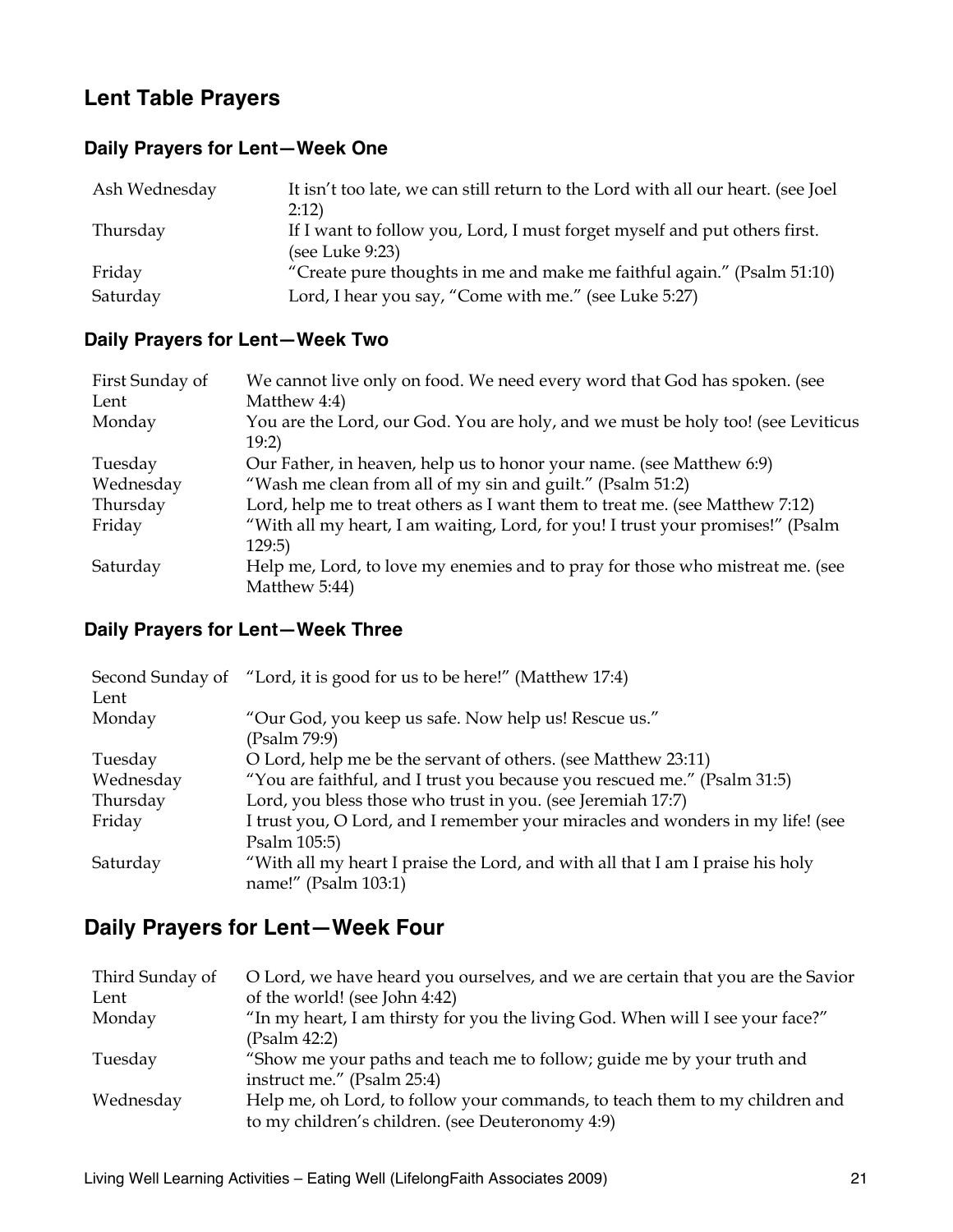| Thursday                        | We worship the Lord with thankful hearts and songs of praise. (see Psalm 95:2)                      |
|---------------------------------|-----------------------------------------------------------------------------------------------------|
| Friday                          | Lord, that I may love you with all my heart, soul, mind, and strength. (see Mark                    |
|                                 | 12:30)                                                                                              |
| $C2$ is a set of $\overline{C}$ | Load, and consequently that we green do any least to linear wear to day, (see Hoose $(\vartheta)$ ) |

# Saturday Lord, our prayer is that we may do our best to know you today. (see Hosea 6:3)

# **Daily Prayers for Lent—Week Five**

| Fourth Sunday of<br>Lent | "You, Lord, are my shepherd. I will never be in need." (Psalm 23:1)                                 |
|--------------------------|-----------------------------------------------------------------------------------------------------|
| Monday                   | "I prayed to you, Lord God, and you healed me, saving me from death and the<br>grave." (Psalm 29:2) |
| Tuesday                  | "The Lord all-powerful is with us. The God of Jacob is our fortress." (Psalm<br>46:11)              |
| Wednesday                | Lord, you will never forget me. (see Isaiah 49:15)                                                  |
| Thursday                 | "Remember me, Lord, when you show kindness by saving your people!" (Psalm<br>106:4)                 |
| Friday                   | Lord, you are there to rescue all who are discouraged and have given up hope.<br>(see Psalm 34:18)  |
| Saturday                 | "You, God, are my shield, the protector of everyone whose heart is right."<br>(Psalm 7:10)          |

## **Daily Prayers for Lent—Week Six**

| Fifth Sunday of | Lord, you are the resurrection and the life. (see John 11:25)                    |
|-----------------|----------------------------------------------------------------------------------|
| Lent            |                                                                                  |
| Monday          | "Lord, your kindness and love will always be with me each day of my life."       |
|                 | (Psalm 23:6)                                                                     |
| Tuesday         | Lord, help me to have faith in you for who you are. (see John 8:24)              |
| Wednesday       | Lord, I pray to know the truth, the truth that will set me free. (see John 8:31) |
| Thursday        | "The Lord is our God, bringing justice everywhere on earth." (Psalm 105:7)       |
| Friday          | "I sing praises to you Lord. You rescue the oppressed from the wicked."          |
|                 | (Jeremiah 20:13)                                                                 |
| Saturday        | You, O Lord, are our God. We are your people. (see Ezekiel 37:27)                |

### **Daily Prayers for Lent—Holy Week**

| Hosanna! Blessed be the one who comes in the name of the Lord! (see Mark 11:9-<br>10)                       |
|-------------------------------------------------------------------------------------------------------------|
| You, Lord, have called me for the victory of justice. You have grasped me by the<br>hand. (see Isaiah 42:5) |
| The Lord chose me and gave me a name before I was born. (see Isaiah 49:1)                                   |
| "I didn't turn aside when they insulted me and spit in my face." (Isaiah 50:6)                              |
| Lord, help me to understand what you have done for me. (see John 13:1-15)                                   |
| Father, I put my life in your hands. (see Psalm 31)                                                         |
| And God saw that it was good. (see Genesis 1)                                                               |
| I rejoice in this day that the Lord has made! (see Psalm 118)                                               |
|                                                                                                             |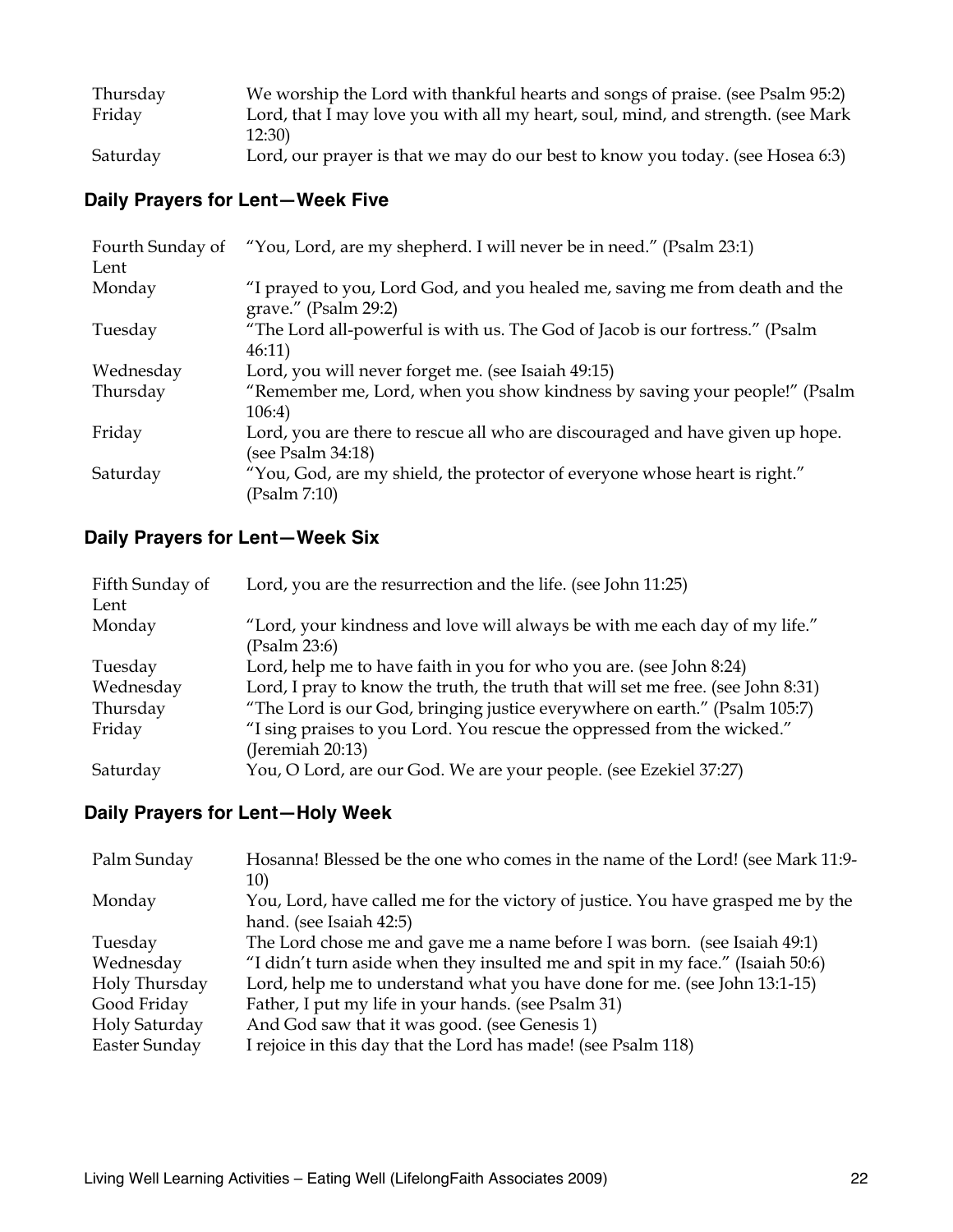# **Table Prayers for the Easter Season**

#### **Easter**

| Leader | We bless ourselves with the sign of our faith.                                     |
|--------|------------------------------------------------------------------------------------|
| All    | In the name of the Father, and of the Son, and of the Holy Spirit.                 |
|        | A family member lights the candle.                                                 |
| All    | Dying you destroyed our death. Rising you restored our life.                       |
|        | Lord Jesus, come to this home so that we may continue to grow in our love for each |
|        | other.                                                                             |

#### **First Week of Easter**

| Reader | "Praise God, the Father of our Lord Jesus Christ. God is so good, and by raising Jesus |
|--------|----------------------------------------------------------------------------------------|
|        | from death, he has given us new life and a hope that lives on." (1Peter 1:3)           |
| Leader | Glorious God, the darkness of Lent is over, and the light of Easter shines on us. We   |
|        | praise you because you have shown us your power in the resurrection. We rejoice in you |
|        | because you have refreshed us in the waters of baptism. We glorify you because you     |
|        | have given us hope for eternal life. We love you because you have loved us.            |

Blessing over

the Food Loving God, bless those who gather around this table. Help us to spread the light of your son, Jesus, to those who are hungry today. Amen.

#### **Second Week of Easter**

Reader You are my Lord and my God!" (John 20:28)

Leader Reassuring God, When we hear about the Resurrection, we are like the disciples. We believe. But when we feel pain and when we see suffering, we are like Thomas. We have doubts, we wonder where you are. Give new life to our faith. Help this family to trust in you. Help us to hear those who give witness to your love. Help us to believe in the Resurrection and become your presence for others.

Blessing over

the Food Loving God, bless those who gather around this table. Help us to reach out to the pain and suffering we see around us. Amen.

#### **Third Week of Easter**

Reader After Jesus sat down to eat, he took some bread. He blessed it and broke it. Then he gave it to them. At once they knew who he was, but he disappeared." (Luke 24:30-31) Leader Dear God, the disciples did not recognize Jesus when they walked with him. How could they be so blind? They knew him. They had seen him with their own eyes. Sometimes I am blind. I know Jesus, but I fail to see him. Help me to see with the eyes of faith. Help me to recognize Jesus in my friends, my family, my co-workers. Blessing over

the Food Loving God, bless us that we may recognize you. Bless too, this food that it may nourish us to recognize you in the stranger, in the lonely, in the forgotten. May we reach out to them in love and service. Amen.

#### **Fourth Week of Easter**

Reader "I came so that everyone would have life, and have it in its fullest." (John 10:10) Leader Dear Jesus, you are the gate and you are the shepherd. What does that mean? It means that we come to new life through you. You are the one that we must follow. Find us when we are lost. Help us to hear your voice and to follow you. Help us to understand how much you love us. Bring us to new life.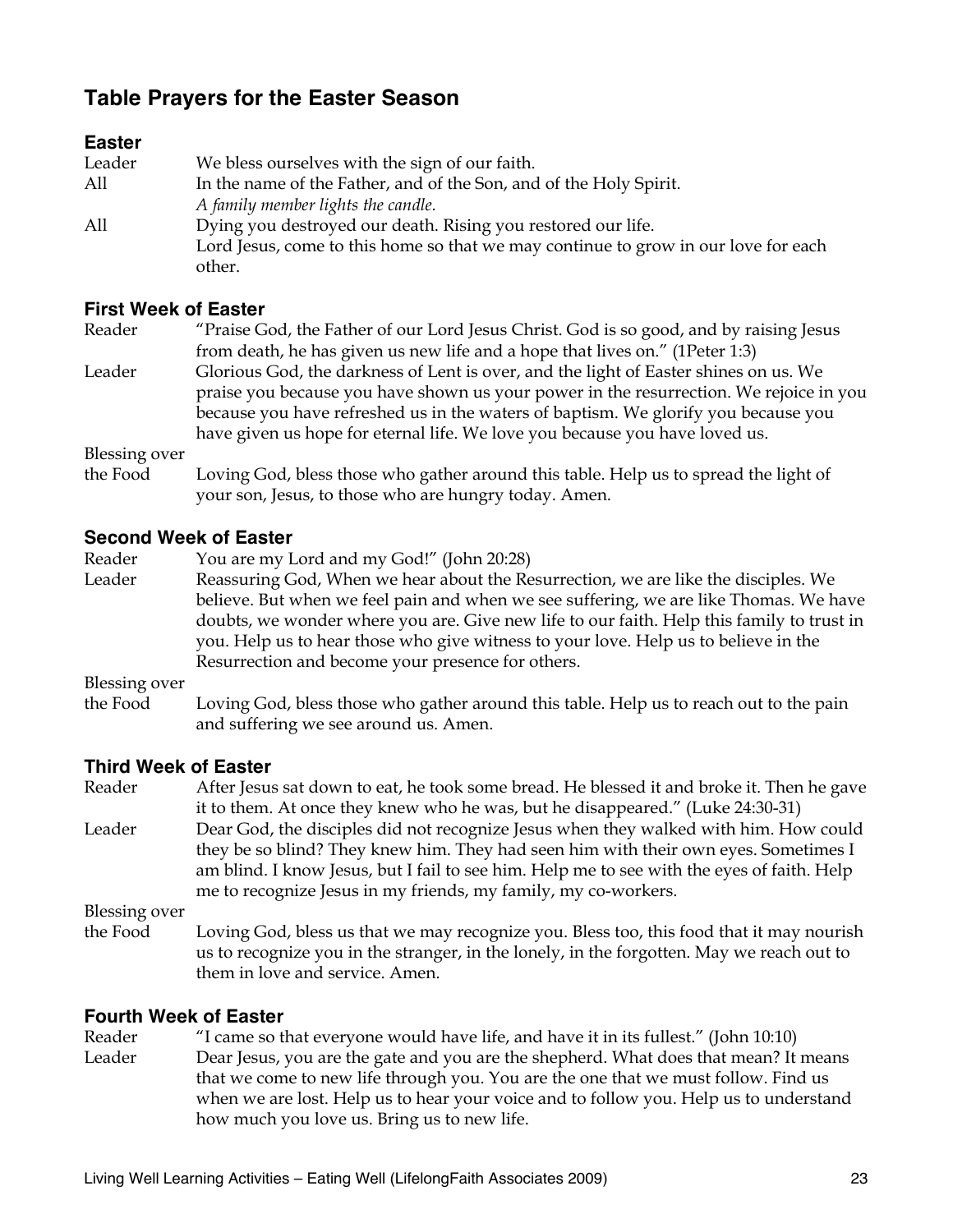#### Blessing over

the Food Wondrous God, you guide us always in the ways of love. You gently care for us and encourage us to follow your son, Jesus. Bless those who gather around our table. Help each one of us hear your voice and follow you. Help us too, to hear your voice in the hungry people of our community and world, and to reach out to them in love and service. Bring us all to new life. Amen.

#### **Fifth Week of Easter**

Reader "Have faith in me when I say that the Father is one with me and that I am one with the Father. Or else have faith in me simply because of the things I do. I tell you for certain that if you have faith in me, you will do the same things that I am doing." (John 14:11-12) Leader Dear Jesus, you tell us that you are "the way, the truth, and the life." Help us to choose the roads in our lives that will lead to you. Help us to pursue truthfulness, help us to do

Blessing over

the Food Dear Jesus, you say that if we have faith in you we will do the same things that you do. You forgave, you reached out to the lonely, the poor, the forgotten, the hungry. You brought peace to people's lives. Bless us that we too may do as you do. Bless this food that it strengthen us to be your presence in the world. Amen.

all that is life-giving. Bless our faith in you. Oh, how we want to do as you do!

#### **Sixth Week of Easter**

- Reader "If you love me, you will do as I command. Then I will ask the Father to send you the Holy Spirit who will help you and always be with you. The Spirit will show you what is true." (John 14:15-17)
- Leader Dear Jesus, you prepared the disciples for the day you would leave. You promised to send them a helper. All you asked of them was that they remain faithful to you. All you ask of us is to remain faithful to you. Help us to understand all of what that means. Help us to be faithful in our work and our play. Help us to be faithful when we are with others and when we are alone. Let us never doubt your love for us.

Blessing over

the Food Holy God, your Spirit brings light to our world. Your Spirit renews and energizes us to carry on the work of your son in our family, in our neighborhood and in our world. Bless us as we gather to share food and companionship. Bless us for the work we continue to do in our faithfulness to your Son, Jesus. Amen.

#### **Seventh Week of Easter**

Reader "Eternal life is to know you, the one true God, and to know Jesus Christ, the one you sent." (John 17:3) Leader Dear Jesus, you are one with your Father, and you tell us that we are one in you and the Father. You point us to the type of relationship we are to have with each other—"then they will be one with each other, just as you and I are one." Help us to bring glory to you by the life our family lives, together.

Blessing over

the Food Loving Lord, we belong to you. Bless our efforts to be a family of faith, bless our efforts to love as you love. Bless this food to strengthen us to live as one. Amen.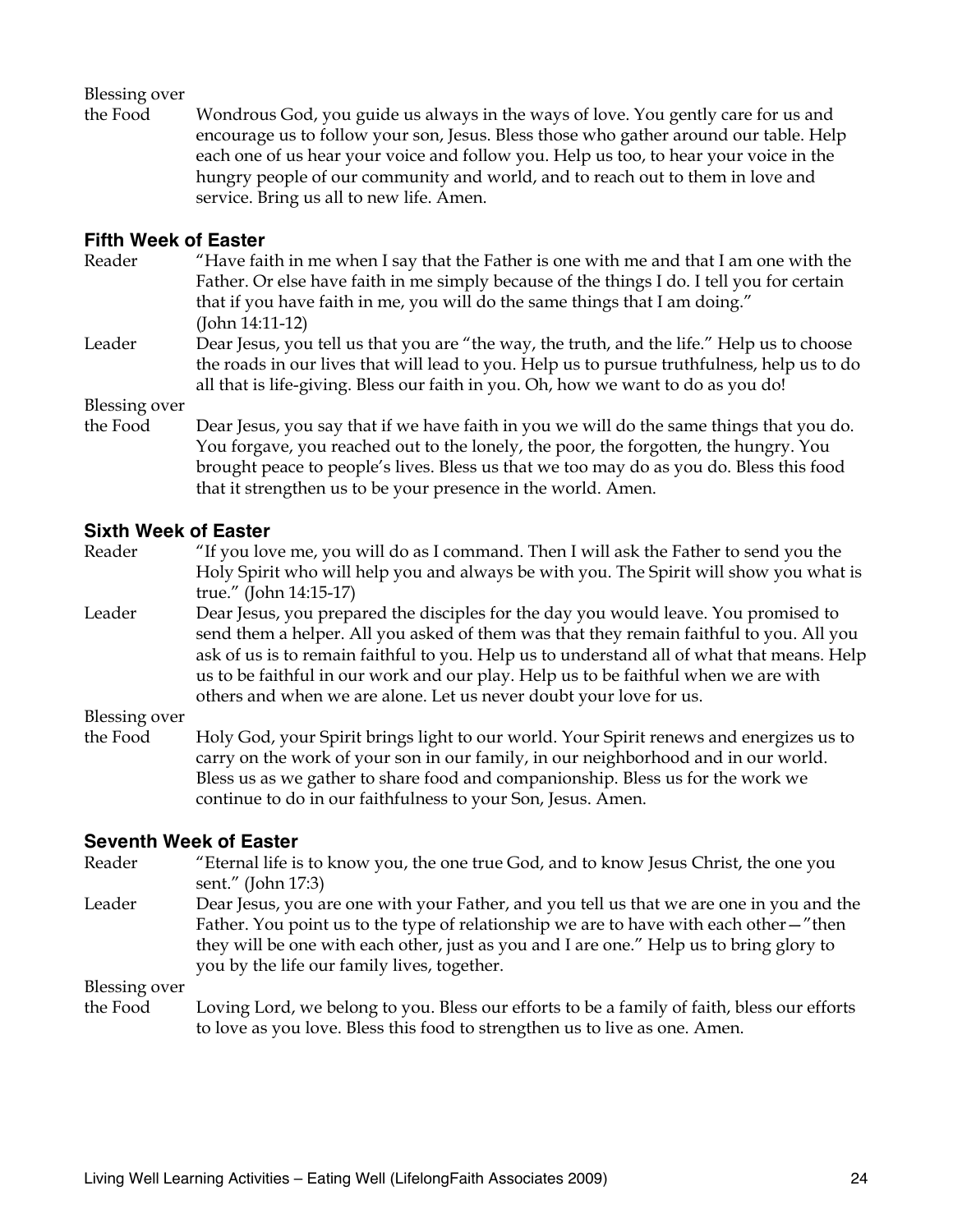#### **Week of Pentecost Sunday**

| Reader        | "On the day of Pentecost all the Lord's followers were together in one place. Suddenly    |
|---------------|-------------------------------------------------------------------------------------------|
|               | there was a noise from heaven like the sound of a mighty wind! It filled the house where  |
|               | they were meeting." (Acts 2:1-2)                                                          |
| Leader        | Dear God, you promised to send the world a savior, and you sent Jesus. Jesus promised     |
|               | to send the disciples a helper, and he sent the Holy Spirit. The Holy Spirit continues to |
|               | be with us today. Thank you for keeping your promises. Help us to keep our promise to     |
|               | be faithful to you. Let us be open to the work of the Holy Spirit working within us. Help |
|               | us to recognize our gifts and to use them to serve you.                                   |
| Blessing over |                                                                                           |
| the Food      | Come, Holy Spirit, and kindle in us the fire of your love. Holy God, send the blessing of |
|               | your Spirit upon us as we break bread together. Strengthen and empower us to go forth     |

from this table ready to praise and serve your Son, Jesus. Amen.

# **Table Prayers for the Summer Season**

Lord, behold our family here assembled. We thank you for this place in which we dwell, For the love that unites us, For the peace accorded us this day, For the hope with which we expect the morrow; For the health, the work, the food and the bright skies That make our lives delightful; For our friends in all parts of the earth. Amen.

Bless our heart, O Lord That in the breaking of the bread We may hear the song of the universe. Amen.

# **Table Prayers for Fall**

In peace, let us pray to the Lord.

Holy and awesome God, you bless us continuously with your goodness—and we are thankful. In a few moments of silence, let us each be mindful of all we have for which to give thanks: friends,

food, hopes, health and happy memories.

*(A moment of silence)* Thus in giving thanks, our family is blessed. Amen.

In peace, let us pray to the Lord.

Holy and awesome God, you bless us continuously with your goodness—and we are thankful. Let us each be mindful of all we have for which to give thanks: friends, food, hopes, health and happy memories. Each of us now shares one thing for which we are particularly thankful today. *(Family members share that for which they are thankful.)* Thus in giving thanks, our family is blessed. Amen.